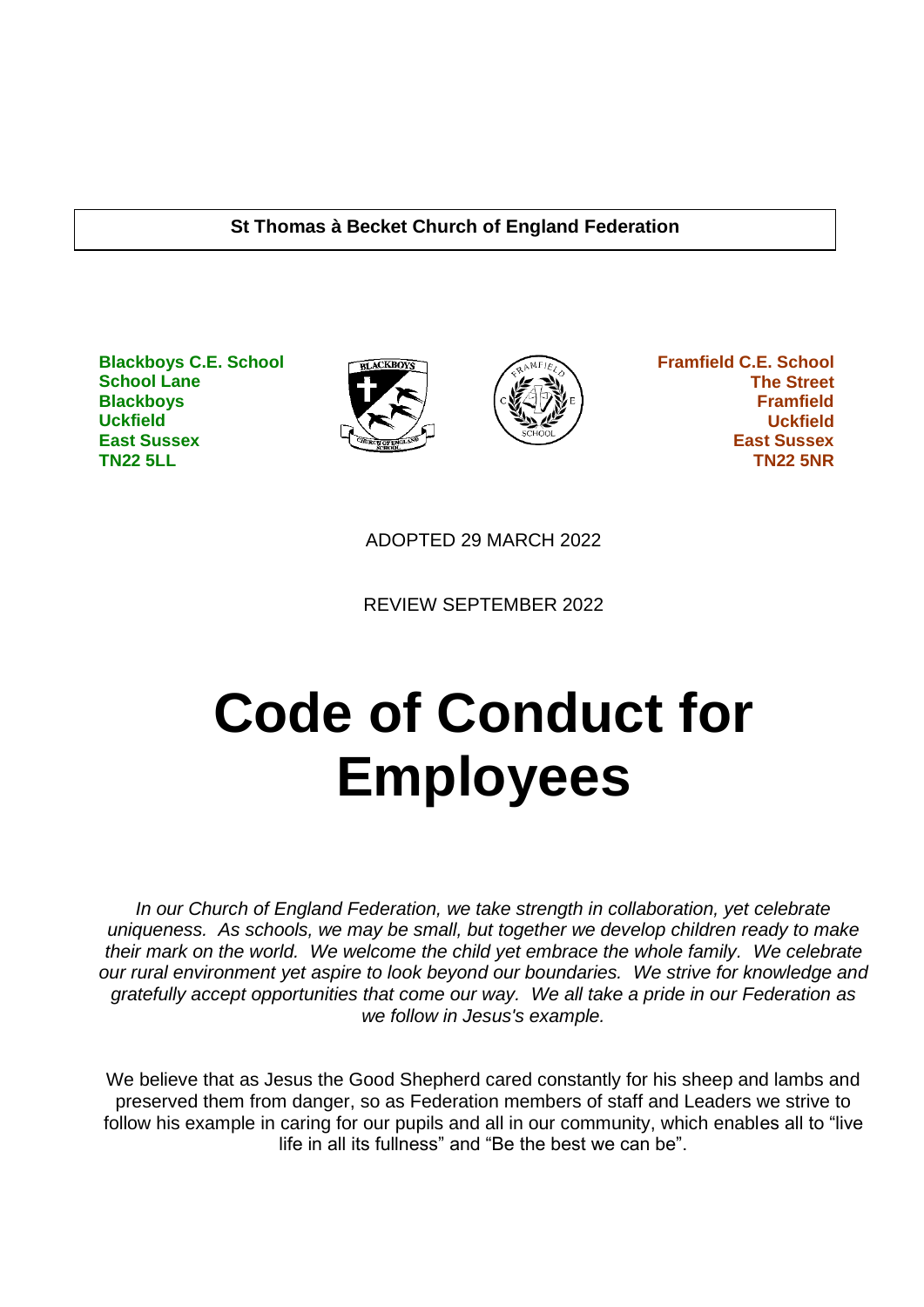| <b>CONTENTS</b> | <b>PAGE</b> |
|-----------------|-------------|
|                 |             |

| <b>Key Contacts</b>                 | 3 |
|-------------------------------------|---|
| Policy Introduction                 | 4 |
| <b>Definitions</b>                  | 4 |
| Overview and Purpose of this Policy | 5 |
| <b>Underpinning Principles</b>      | 5 |
| How to use the Document             | 6 |

# **Code of Conduct for Employees**

| Introduction                                                      | 7              |
|-------------------------------------------------------------------|----------------|
| <b>Status of Document</b>                                         | 7              |
| Responsibilities                                                  | $\overline{7}$ |
| <b>Making Professional Judgements</b>                             | 8              |
| Power and Positions of Trust and Authority                        | 9              |
| Confidentiality                                                   | 9              |
| <b>Standards of Behaviour</b>                                     | 10             |
| Dress and Appearance                                              | 11             |
| Gifts, Rewards, Favouritism and Exclusion                         | 12             |
| Infatuations and "crushes"                                        | 12             |
| Social Contact Outside of the Workplace                           | 13             |
| Communication with Parents and Children using Technology          | 14             |
| <b>Physical Contact</b>                                           | 17             |
| Other Activities that Require Physical Contact                    | 18             |
| Intimate/Personal Care                                            | 19             |
| <b>Home Visits</b>                                                | 21             |
| <b>Behaviour Management</b>                                       | 23             |
| The Use of Restrictive Physical Intervention and Reasonable Force | 23             |
| <b>Sexual Conduct</b>                                             | 25             |
| One to One Situations                                             | 25             |
| <b>Transporting Children</b>                                      | 26             |
| <b>Educational Visits</b>                                         | 27             |
| <b>First Aid</b>                                                  | 28             |
| <b>Medical Conditions and Medication</b>                          | 29             |
| Photography, Video and Other Images                               | 30             |
| Exposure to Inappropriate Images                                  | 31             |
| Curriculum                                                        | 32             |
| Whistleblowing                                                    | 32             |
| Sharing Concerns (including 'low-level' concerns) and Recording   |                |
| Incidents                                                         | 34             |
| <b>Review</b>                                                     | 35             |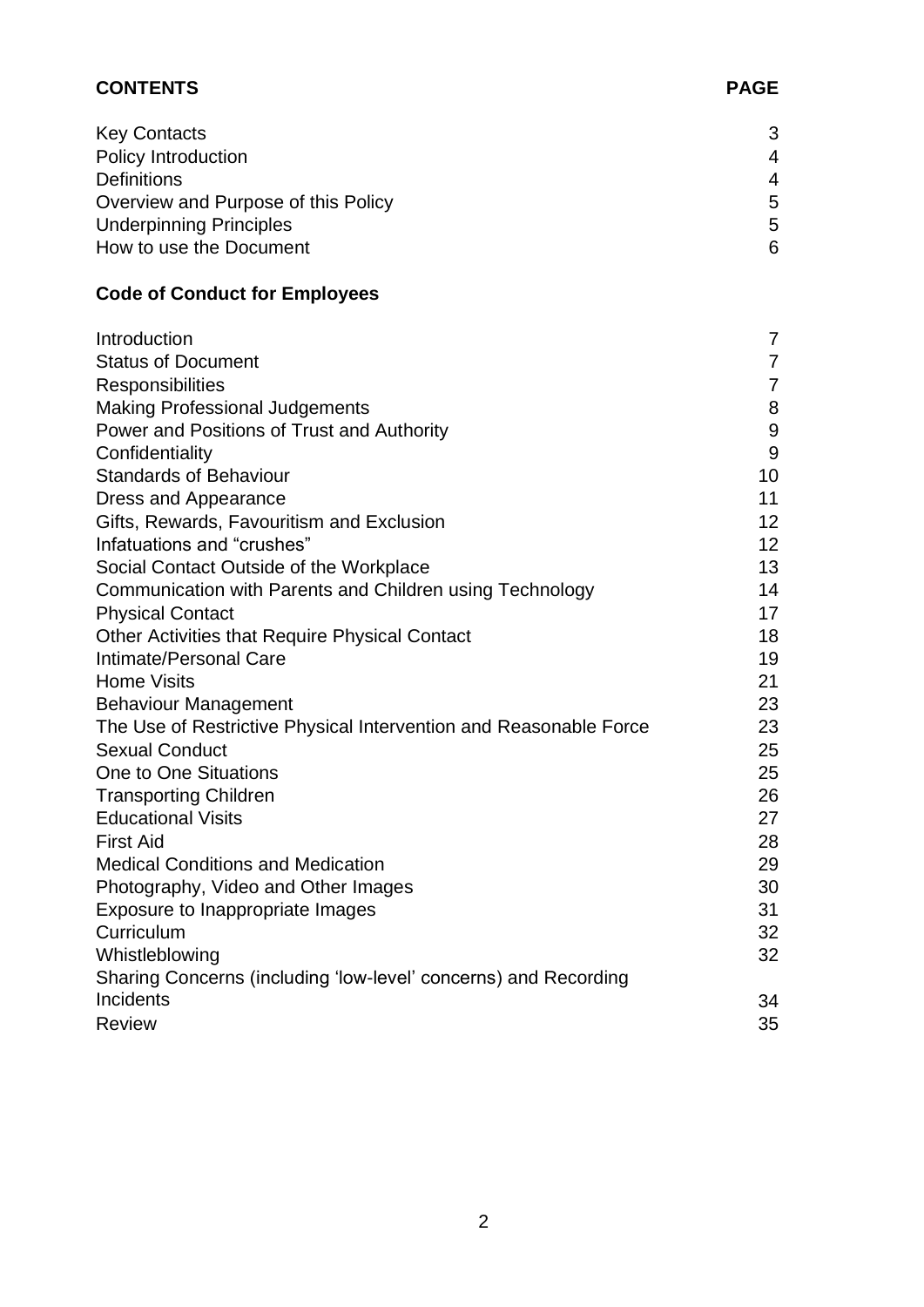# **Key Contacts**

| <b>Role</b>                                                                               | <b>Name</b>                                                                        | <b>Contact Details</b>                            |
|-------------------------------------------------------------------------------------------|------------------------------------------------------------------------------------|---------------------------------------------------|
| <b>Designated Safeguarding</b><br>Leads                                                   | <b>Blackboys CEP School:</b><br>Mr G Sullivan                                      | 01825 890423                                      |
|                                                                                           | Framfield CEP School:<br>Mrs L Pestell                                             | 01825 890258                                      |
| Deputy Designated<br>Safeguarding Leads                                                   | <b>Blackboys CEP School:</b><br>Mr R Boorman                                       | 01825 890423                                      |
|                                                                                           | Framfield CEP School:<br>Mrs N Kent                                                | 01825 890258                                      |
| Nominated Governors for<br>Safeguarding and Child<br>Protection                           | <b>Blackboys CEP School:</b><br>Mrs S Cottingham                                   | 01825 890423                                      |
|                                                                                           | Framfield CEP School:<br>Mrs T Ullmann-Carp                                        | 01825 890258                                      |
| <b>Chair of Governors</b>                                                                 | Mr T Murray                                                                        | 01825 890423/01825 890258                         |
| <b>Local Authority Designated</b><br>Officer (LADO)                                       | Sam Efde                                                                           | Consultation via the online portal<br><u>here</u> |
| Safeguarding Officer and<br><b>Assistant Local Authority</b><br><b>Designated Officer</b> | <b>Sue Giles</b>                                                                   |                                                   |
| Referrals into Early Help<br>and Social Care                                              | Single Point of Advice                                                             | 01323 464222<br>0-19.SPoA@eastsussex.gov.uk       |
|                                                                                           | <b>Emergency Duty</b><br>Service - after hours,<br>weekends and public<br>holidays | 01273 335906<br>01273 335905                      |

Acknowledgments: Based on the Guidance for safer working practice for those working with children and young people in education settings by the Safer Recruitment Consortium.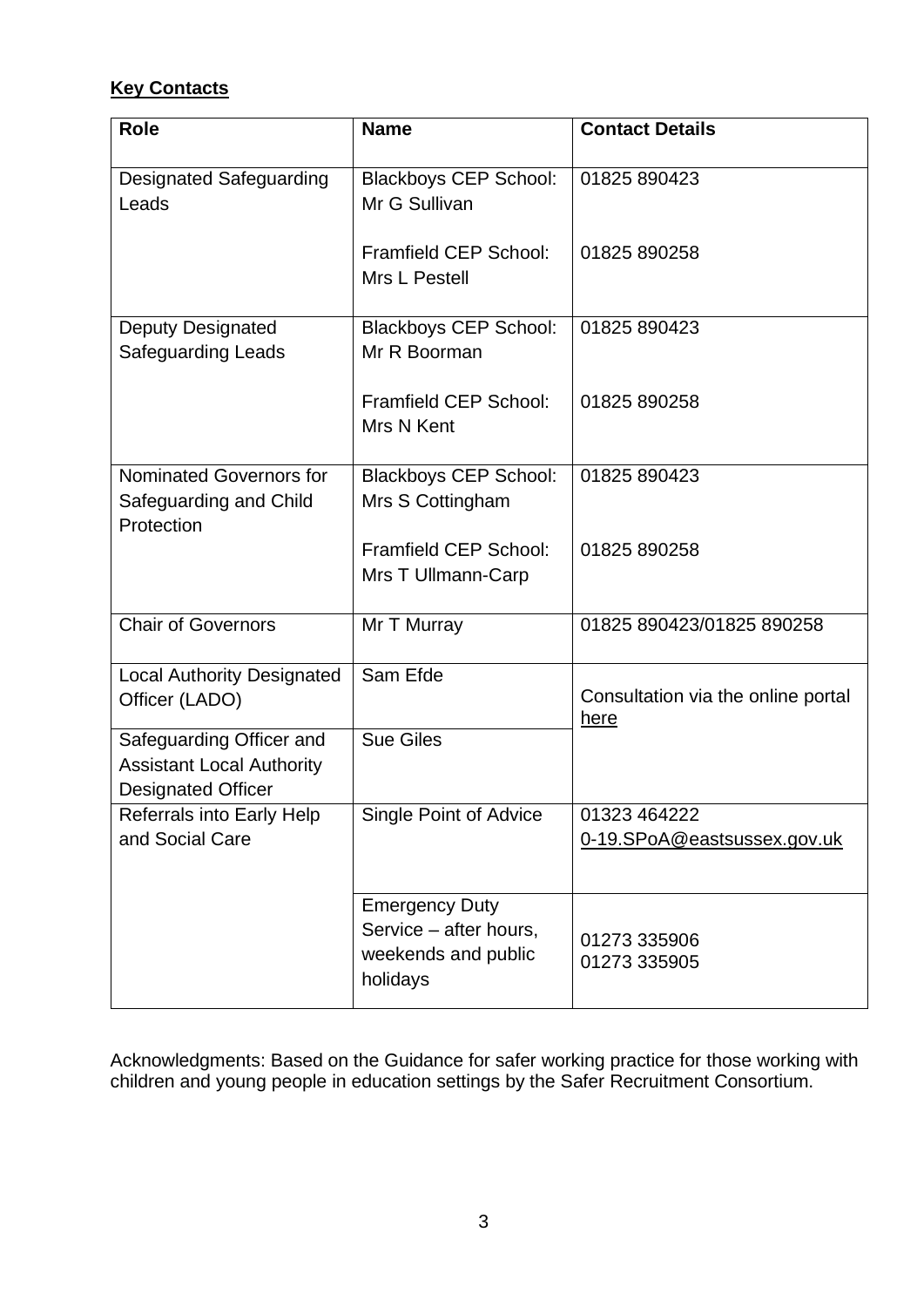# **Policy Introduction**

The Governing Body of St Thomas à Becket Church of England Federation (which is referred to as the Federation in the rest of this document) is required to set out a Code of Conduct for all Federation employees. Employees should read this alongside the DfE's Keeping Children Safe in Education 2021 – Statutory guidance for schools and colleges.

In addition to this policy, all staff employed under Teachers' Terms and Conditions of Employment have a statutory obligation to adhere to the 'Teachers' Standards 2012' and in relation to this policy, Part 2 of the Teachers' Standards - Personal and Professional **Conduct** 

Employees should be aware that a failure to comply with the following Code of Conduct could result in disciplinary action including dismissal.

#### **1. Definitions**

For ease of reading, references will be made to 'school'. This term encompasses all types of educational establishments including academies, independent and free schools, Further Education (FE) institutions, sixth form colleges and Early Years settings. In the context of the Federation it refers to schools within the Federation and Headteacher refers to the Headteacher for the Federation school.

References made to 'child' and 'children' refer to children and young people under the age of 18 years. However, the principles of the document apply to professional behaviours towards all children including those over the age of 18 years. 'child' should therefore be read to mean **any child** at the school.

References to adults and staff should broadly read as any adult working within the school, whether directly employed, providing a contracted service, a one-off service such as a supply teacher or volunteer. It is good practice to share this document with the volunteers in the school.

The term 'allegation' means where it is alleged that a person who works with children has:

- behaved in a way that has harmed a child, or may have harmed a child;
- possibly committed a criminal offence against or related to a child;
- behaved towards a child or children in a way that indicates they may pose a risk of harm to children; or,
- behaved or may have behaved in a way that indicates they may not be suitable to work with children.

References are made in this document to legislation and statutory guidance which differ dependent on the school and alter over time. However, the behavioural principles contained within the document remain consistent, hence, wherever possible, such references have been removed in order that the document does not appear to quickly become out of date or to apply only to certain staff or schools.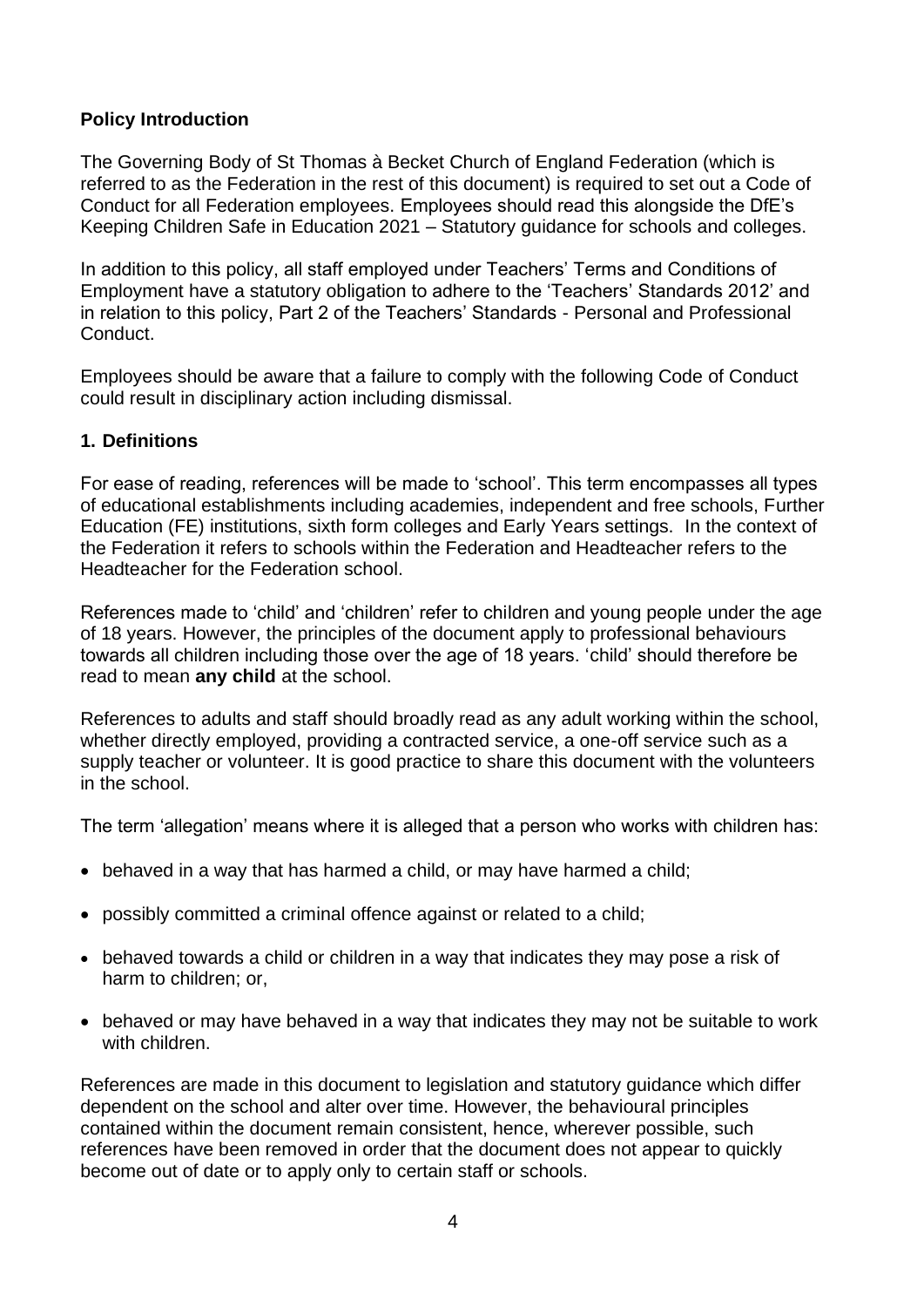# **2. Overview and Purpose of this Policy**

The document seeks to ensure that the responsibilities of school leaders towards children and staff are discharged by raising awareness of illegal, unsafe, unprofessional and unwise behaviour. It should assist staff to monitor their own standards and practice and reduce the risk of allegations being made against them. It is also recognised that not all people who work with children work as paid or contracted employees. The principles and guidance outlined in this document still apply and should be followed by any person whose work brings them into contact with children.

The policy will also support employers in giving a clear message that unacceptable behaviour will not be tolerated and that, where appropriate, legal or disciplinary action is likely to follow. The Headteachers of the Federation may refer to this document in any disciplinary proceedings.

Whilst every attempt has been made to cover a wide range of situations, it is recognised that no policy can cover all eventualities. There may be times when professional judgements are made in situations not covered by this document, or which directly contravene the guidance given by the employer. It is expected that in these circumstances staff will always advise their senior colleagues of the justification for any such action already taken or proposed.

All members of staff have a responsibility to be aware of systems within their school which support safeguarding and these should be explained to them as part of staff induction and in regular staff training sessions. This includes the Federation's Child Protection and Safeguarding Policy and this Policy.

It is recognised that most adults who work with children act professionally and aim to provide a safe and supportive environment which secures the well-being and very best outcomes for children in their care. Achieving these aims is not always straightforward, as much relies on child and staff interactions where tensions and misunderstandings can occur. This policy aims to reduce the risk of these.

It must be recognised that some allegations will be genuine as there are people who seek out, create or exploit opportunities to harm children. However, allegations may also be false or misplaced and may arise from differing perceptions of the same event. When they occur, they are inevitably distressing and difficult for all concerned. It is therefore essential that all possible steps are taken to safeguard children and ensure that the adults working with them do so safely.

#### **3. Underpinning Principles**

- The welfare of the child is paramount
- Staff should understand their responsibilities to safeguard and promote the welfare of children
- Staff are responsible for their own actions and behaviour both within and outside of school and should avoid any conduct which would lead any reasonable person to question their motivation and intention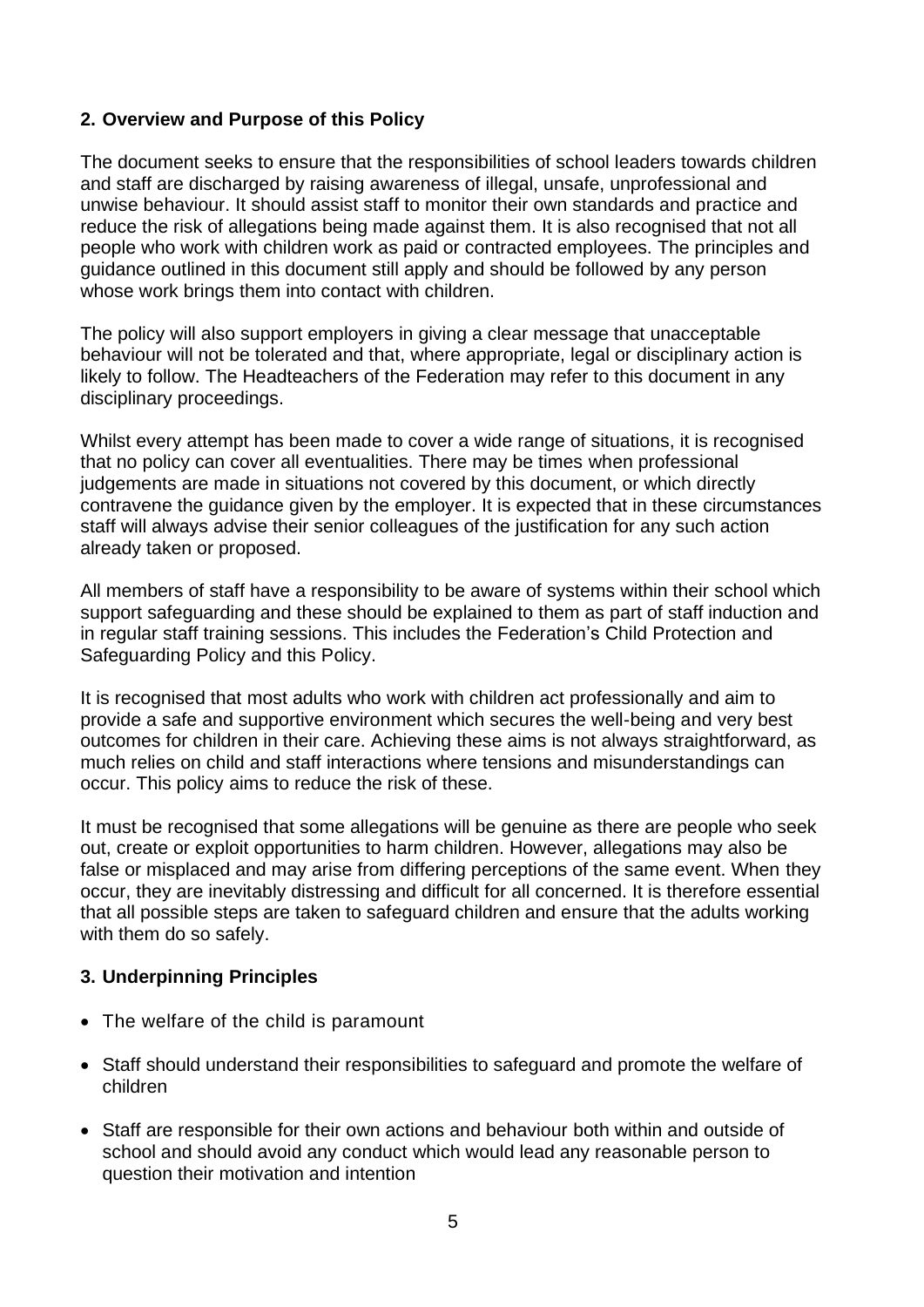- Staff should work, and be seen to work, in an open and transparent way
- Staff should acknowledge that deliberately invented/malicious allegations are extremely rare and that all concerns should be reported and recorded
- Staff should discuss and/or take advice promptly from their Line Manager if they have acted in a way which may give rise to concern
- Staff are encouraged to discuss with the Designated Safeguarding Lead situations where their relationships and associations both within and outside the workplace (including online) may have implications for the safeguarding of children in the school
- Staff should adhere to the same professional standards regardless of culture, disability, gender, language, racial origin, religious belief and sexual orientation
- Whilst on duty, staff should not consume or be under the influence of alcohol or any substance, including prescribed medication, which may affect their ability to care for children
- Staff should be aware that breaches of the law and other professional guidelines could result in disciplinary action being taken against them; criminal action and/or other proceedings including barring by the Disclosure & Barring Service (DBS) from working in regulated activity, or for acts of serious misconduct prohibition from teaching by the Teaching Regulation Agency (TRA).
- Staff and Managers should continually monitor and review practice to ensure this Policy is followed
- Staff should be aware of and understand the Federation's Child Protection and Safeguarding Policy, arrangements for managing allegations against staff, whistleblowing procedure and the East Sussex Safeguarding Children Partnership procedures; this should include any COVID-19 addendums.

#### **4. How to use this Policy**

Each section provides general guidance about a particular aspect of work and specific guidance about which behaviours should be avoided and which are recommended.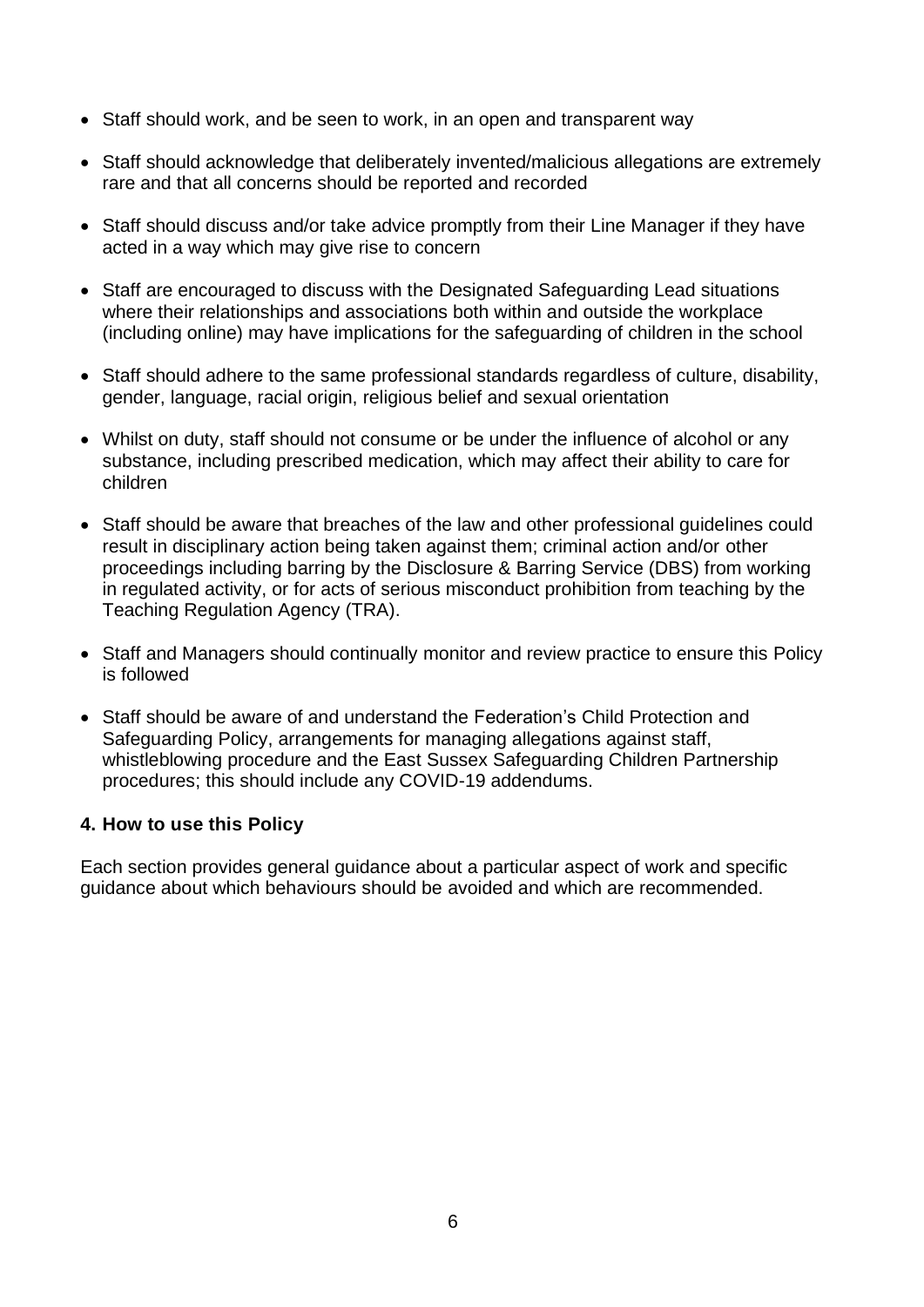# **Code of Conduct for Employees**

#### **1. Introduction**

Adults have a crucial role to play in the lives of children. This policy has been produced to help them establish the safest possible learning and working environments which safeguard children and reduce the risk of them being vulnerable to being accused of improper or unprofessional conduct.

*This means that these guidelines:*

• *apply to all adults working in Education and Early Years settings whatever their position, role or responsibilities*

#### **2. Status of Document**

This document is endorsed and recommended by the Safer Recruitment Consortium and the East Sussex Safeguarding Children Partnership.

#### **3. Responsibilities**

Members of staff are accountable for the way in which they: exercise authority; manage risk; use resources; and safeguard children.

All members of staff have a responsibility to keep children safe and to protect them from abuse (sexual, physical and emotional), neglect and safeguarding concerns. Children have a right to be safe and to be treated with respect and dignity. It follows that trusted adults are expected to take reasonable steps to ensure their safety and well-being. Failure to do so may be regarded as professional misconduct.

*This means that members of staff should:*

- *understand the responsibilities which are part of their employment or role, and be aware that sanctions will be applied if these provisions are breached*
- *always act, and be seen to act, in the child's best interests*
- *avoid any conduct which would lead any reasonable person to question their motivation and intentions*
- *take responsibility for their own actions and behaviour*

The safeguarding culture of a school is, in part, exercised through the development of respectful, caring and professional relationships between adults and children and behaviour by the adult that demonstrates integrity, maturity and good judgement. It is essential that **all**  members of staff understand the importance of challenging inappropriate behaviours between peers (whether children or adults) that are abusive in nature; our Federation has a zero-tolerance approach to abuse.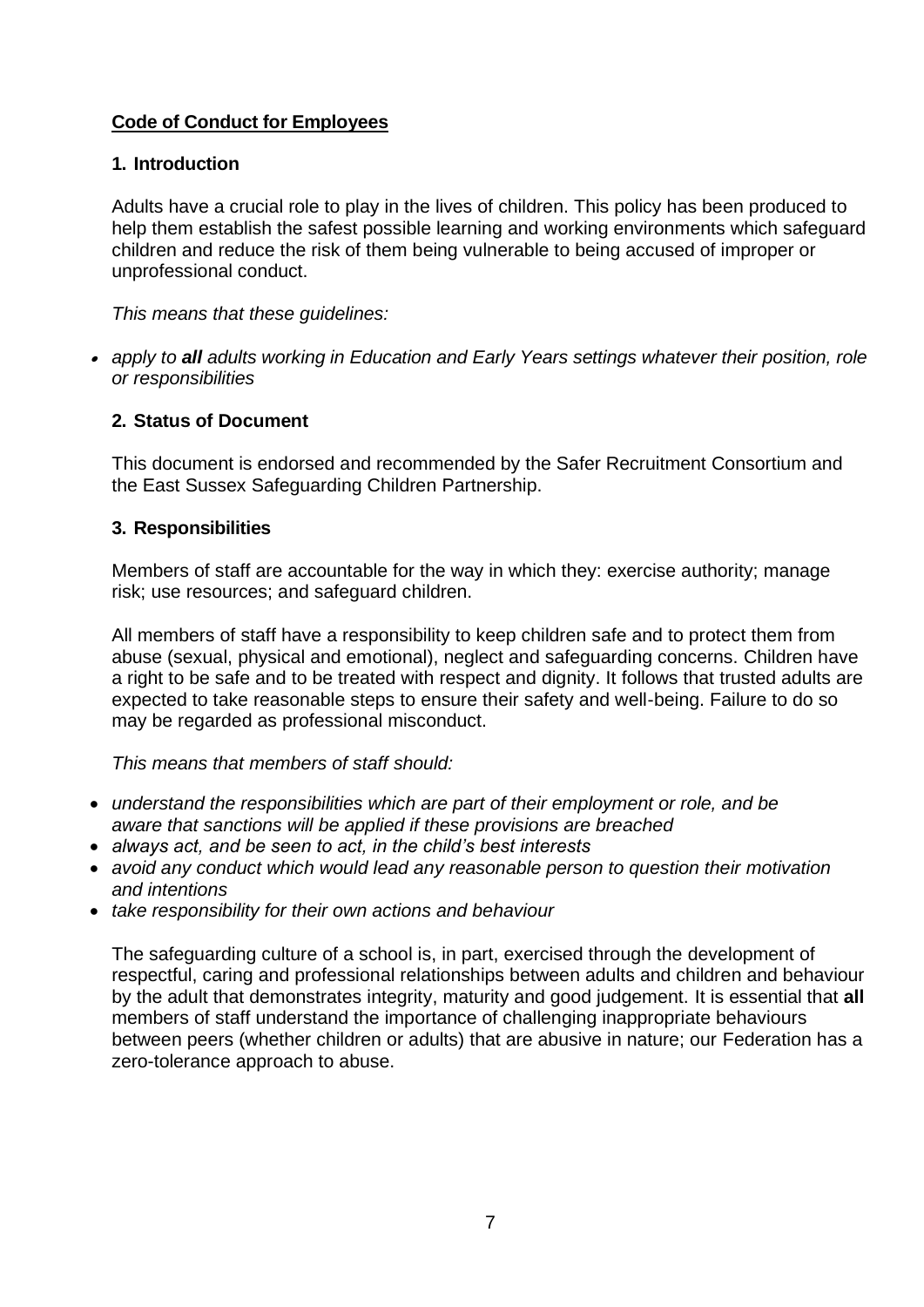*This means that employers should:*

- *promote a culture of openness and support*
- *ensure that systems are in place for concerns to be raised*
- *ensure that adults are not placed in situations which render them particularly vulnerable*
- *ensure that all adults are aware of expectations, policies and procedures*

The public, local authorities, employers and parents/carers will have expectations about the nature of professional involvement in the lives of children. When individuals accept a role working in a school they should understand and acknowledge the responsibilities and trust involved in that role.

Employers have duties towards their employees and others under Health and Safety Legislation which requires them to take steps to provide a safe working environment for members of staff.

Legislation also imposes a duty on employees to take care of themselves and anyone else who may be affected by their actions or failings. An employer's Health and Safety duties and the adults' responsibilities towards children should not conflict. Safe practice can be demonstrated through the use and implementation of this policy.

*This means that the Governing Body should:*

• *ensure that appropriate Safeguarding and Child Protection Policies and Procedures are distributed, adopted, implemented and monitored*

#### **4. Making Professional Judgements**

This policy cannot provide a complete checklist of what is, or is not, appropriate behaviour for members of staff. It does highlight however, behaviour which is illegal, inappropriate or inadvisable. There will be rare occasions and circumstances in which members of staff have to make decisions or take action in the best interest of a child which could contravene this policy or where no guidance exists. Individuals are expected to make judgements about their behaviour in order to secure the best interests and welfare of the children in their charge and, in so doing, will be seen to be acting reasonably. These judgements should always be recorded and shared with their Headteacher.

*This means that where no specific guidance exists members of staff should:*

- *discuss the circumstances that informed their action, or their proposed action, with their Line Manager or, where appropriate, the school's Designated Safeguarding Lead. This will help to ensure that the safest practices are employed and reduce the risk of actions being misinterpreted*
- *always consider whether their actions are warranted, proportionate, safe, and applied equitably*
- *always discuss any misunderstanding, accidents or threats with the Headteacher or Designated Safeguarding Lead*
- *always record discussions and actions taken with their justifications*
- *record any areas of disagreement and, if necessary, refer to another agency/the LA/Ofsted/TRA/other Regulatory Body*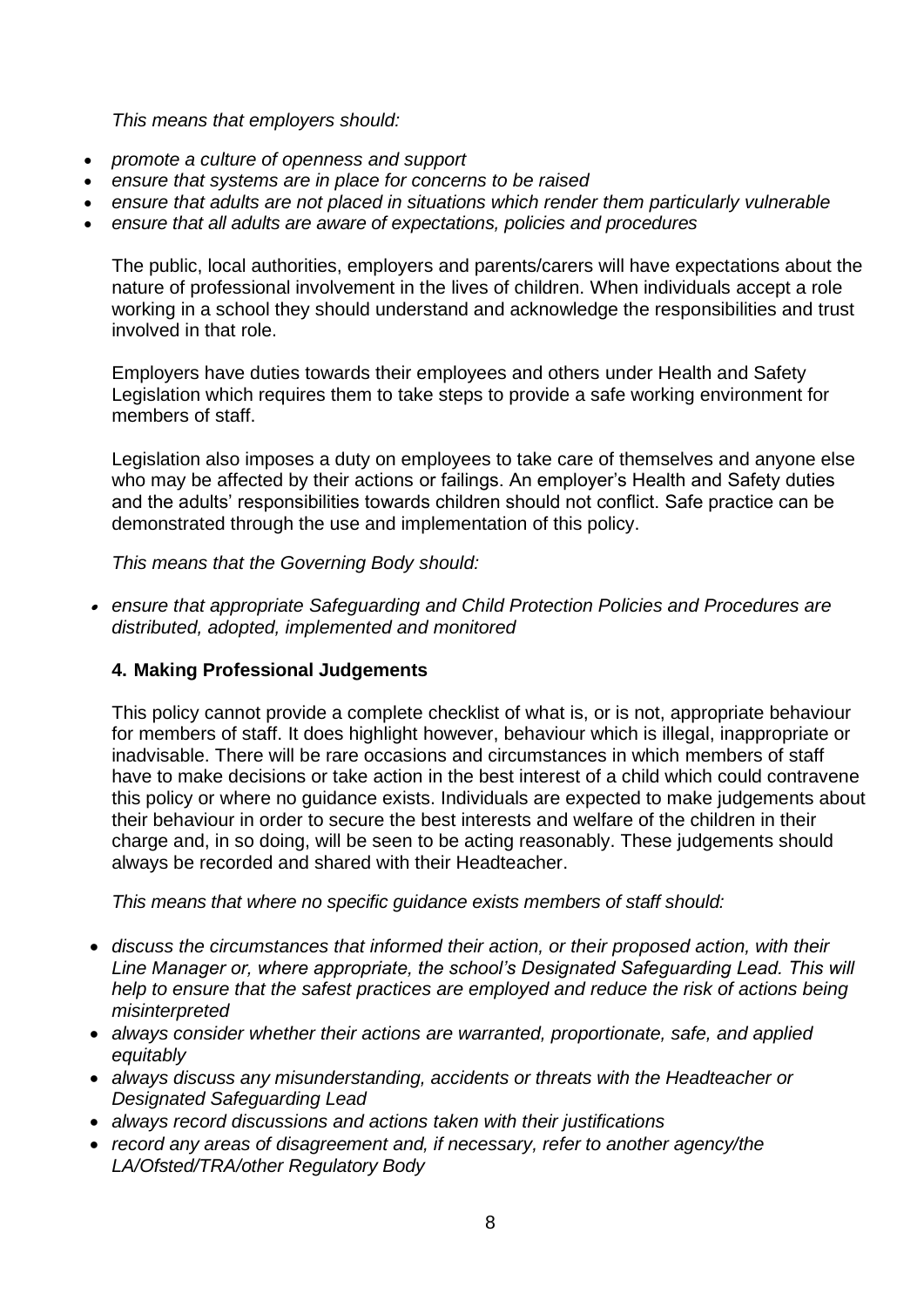# **5. Power and Positions of Trust and Authority**

As a result of their knowledge, position and/or the authority invested in their role, all those working with children in a school are in a position of trust in relation to all children on the roll.

The relationship between a person working with a child/children is one in which the adult has a position of power or influence. It is vital for adults to understand this power; that the relationship, therefore, cannot be one between equals, and the responsibility they must, consequentially exercise.

The potential for exploitation and harm of vulnerable children means that adults have a responsibility to ensure that an unequal balance of power is not used for personal advantage or gratification.

Members of staff should always maintain appropriate professional boundaries, avoid behaviour which could be misinterpreted by others, and report and record any such incident. This applies equally to the online/virtual world as it does in the classroom; staff engaging with pupils and/or parents online have a responsibility to model safe practice always.

Where a person aged 18 or over is in a position of trust with a child under 18, it is an offence<sub>1</sub> for that person to engage in sexual activity with or in the presence of that child, or to cause or incite that child to engage in or watch sexual activity.

Members of staff should also be aware that it is a criminal offence for anyone aged 18 or over to intentionally communicate with a child under 16, where the person acts for a sexual purpose and the communication is sexual or intended to elicit a sexual response. The offence applies to online and offline communication, including social media, emails, texts, letters, etc.2 It is therefore important staff consider how communications and behaviours which may not meet the criteria of a criminal offence, may raise concerns to a level where there is a consideration of position of trust and boundaries being breached which lead to internal investigation, disciplinary or dismissal processes.

*This means that members of staff should not:*

- *use their position to gain access to information for their own advantage and/or a child's or family's detriment*
- *use their power to intimidate, threaten, coerce or undermine children*
- *use their status and standing to form or promote relationships with children which are of a sexual nature, or which may become so*

# **6. Confidentiality**

The storing and processing of personal information is governed by the General Data Protection Regulations (GDPR). Employers should provide clear advice to members of staff about their responsibilities under this legislation so that, when considering sharing confidential information, those principles should apply.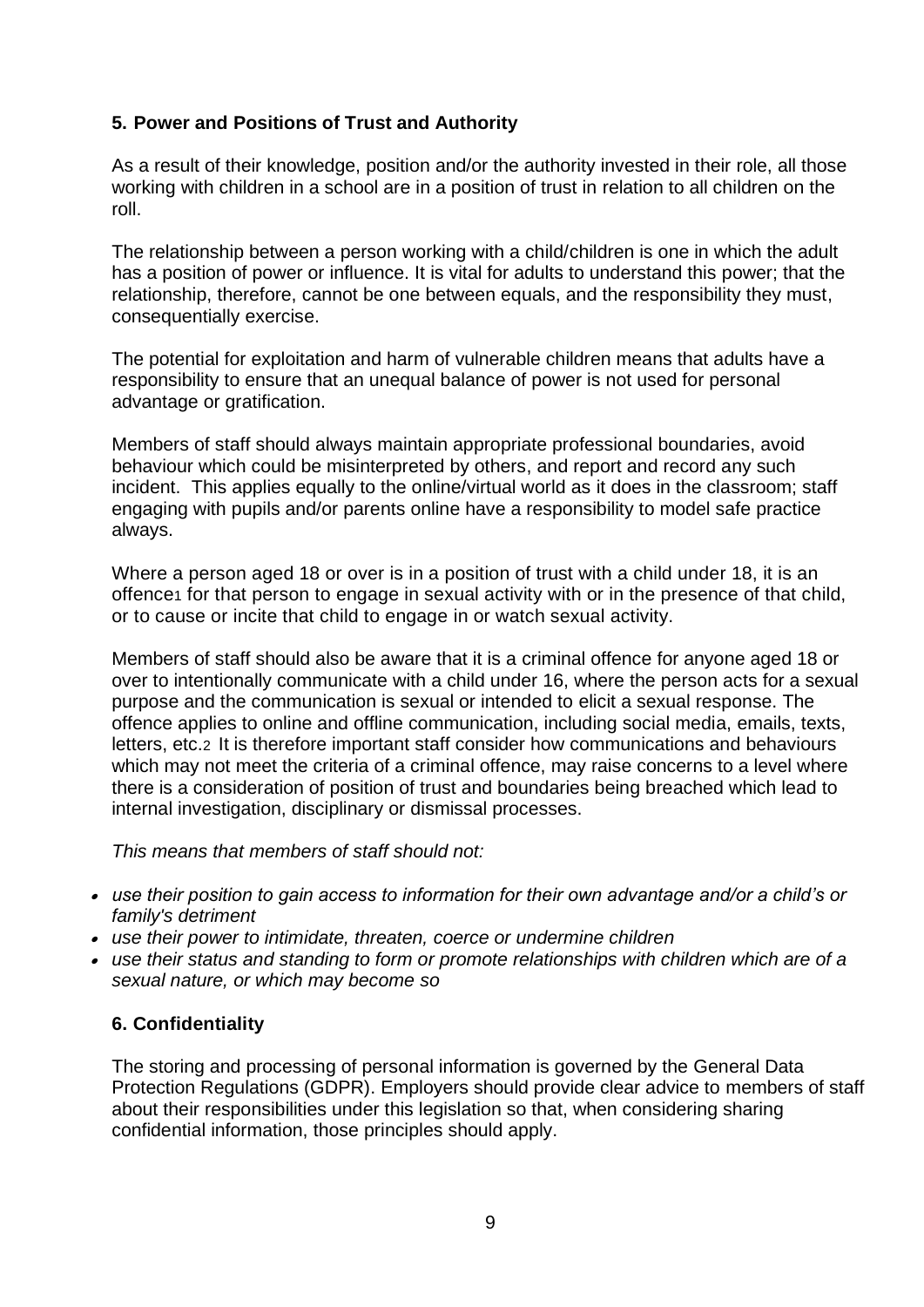Members of staff may have access to confidential information about children and their families which must be kept confidential at all times and only shared when legally permissible to do so and in the interest of the child. Records should only be shared with those who have a legitimate professional need to see them.

Members of staff should never use confidential or personal information about a child or her/his family for their own, or others advantage (including that of partners, friends, relatives or other organisations). Information must never be used to intimidate, humiliate, or embarrass the child. Confidential information should never be used casually in conversation or shared with any person other than on a need-to-know basis. In circumstances where the child's identity does not need to be disclosed, the information should be used anonymously.

There are some circumstances in which a member of staff may be expected to share information about a child, for example when abuse is alleged or suspected. In such cases, individuals have a responsibility to pass information on without delay, but only to the Designated Safeguarding Lead.

If a child – or their parent/carer – makes a disclosure regarding abuse or neglect, the member of staff should follow the school's procedures. The adult should not promise confidentiality to a child or parent but should give reassurance that the information will be treated sensitively.

If a member of staff is in any doubt about whether to share information or keep it confidential he or she should seek guidance from the Designated Safeguarding Lead. Any media or legal enquiries should be passed to their Headteacher.

*This means that members of staff:*

- *need to know the name of their Designated Safeguarding Lead and be familiar with the Pan-Sussex Child Protection and Safeguarding Procedures <https://sussexchildprotection.procedures.org.uk/>*
- *are expected to treat information they receive about children and families in a discreet and confidential manner*
- *should seek advice from a senior member of staff (Designated Safeguarding Lead) if they are in any doubt about sharing information they hold or which has been requested of them*
- *need to be clear about when information can/must be shared and in what circumstances*
- *need to know the procedures for responding to allegations against staff and to whom any concerns or allegations should be reported*
- *need to ensure that where personal information is recorded using modern technologies that systems and devices are kept secure*

# **7. Standards of Behaviour**

All members of staff have a responsibility to maintain public confidence in their ability to safeguard the welfare and best interests of children. They should adopt high standards of personal conduct in order to maintain confidence and respect of the general public and those with whom they work, which includes how they conduct themselves with other staff members.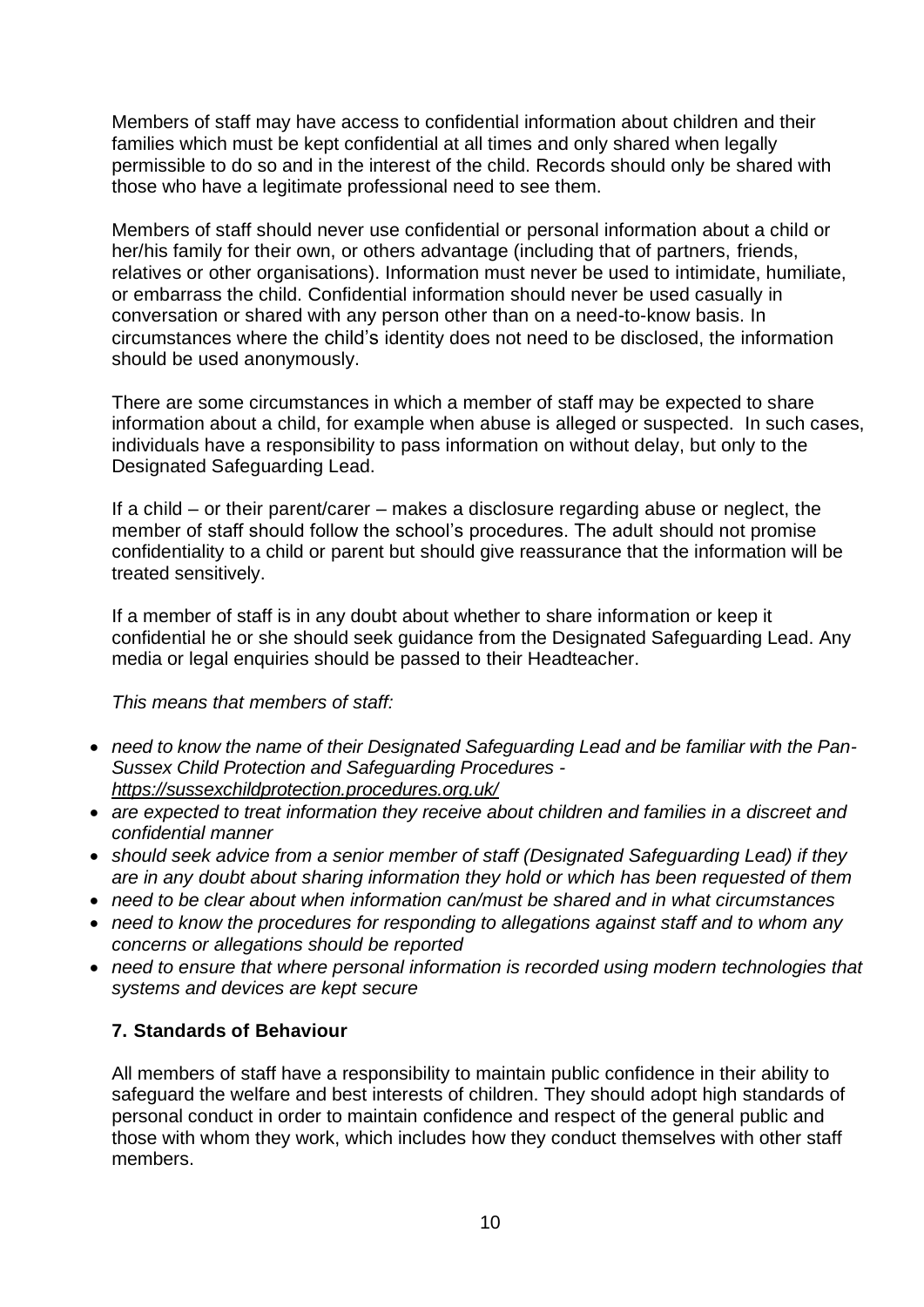There may be times where an individual's actions in their personal life come under scrutiny from the community, the media or public authorities, including with regard to their own children, or children or adults in the community. Members of staff should be aware that their behaviour, either in or out of the workplace, could compromise their professional position within the school in relation to the protection of children, loss of trust and confidence, or bringing the employer into disrepute. Such behaviour may also result in prohibition from teaching by the TRA, a bar from engaging in regulated activity, or action by another relevant regulatory body.

*This means that members of staff should not:*

- *behave in a manner which would lead any reasonable person to question their suitability to work with children or to act as an appropriate role model*
- *make, or encourage others to make sexual remarks to, or about, a child*
- *use inappropriate language to or in the presence of children*
- *discuss their personal or sexual relationships with or in the presence of children*
- *make (or encourage others to make) unprofessional personal comments which scapegoat, demean or humiliate, or might be interpreted as such*

*This means that members of staff should:*

- *be aware that behaviour by themselves, those with whom they share a household, or others in their personal lives, may impact on their work with children*
- *inform their Headteacher or specified person of any cautions, convictions ,or relevant orders accured during their employment, and/or if they are charged with a criminal offence.*

#### **8. Dress and Appearance**

A person's dress and appearance are matters of personal choice and self-expression and some individuals will wish to exercise their own cultural customs. However, members of staff should select a manner of dress and appearance appropriate to their professional role and which may be necessarily different to that adopted in their personal life. Members of staff should ensure they are dressed decently, safely and appropriately for the tasks they undertake. Those who dress or appear in a manner which could be viewed as offensive or inappropriate could render themselves vulnerable to criticism or allegation.

This applies equally to online or virtual teaching or when working with small groups on site. Members of staff and other adults in our schools are expected to wear the same standard of clothing and accessories when in an online engagement as they would wear on a normal school day.

*This means that members of staff should wear clothing which:* 

- *promotes a positive and professional image*
- *is appropriate to their role*
- *is not likely to be viewed as offensive, revealing, or sexually provocative*
- *does not distract, cause embarrassment or give rise to misunderstanding*
- *is absent of any political or otherwise contentious slogans*
- *is compliant with professional standards*
- *is not considered to be discriminatory*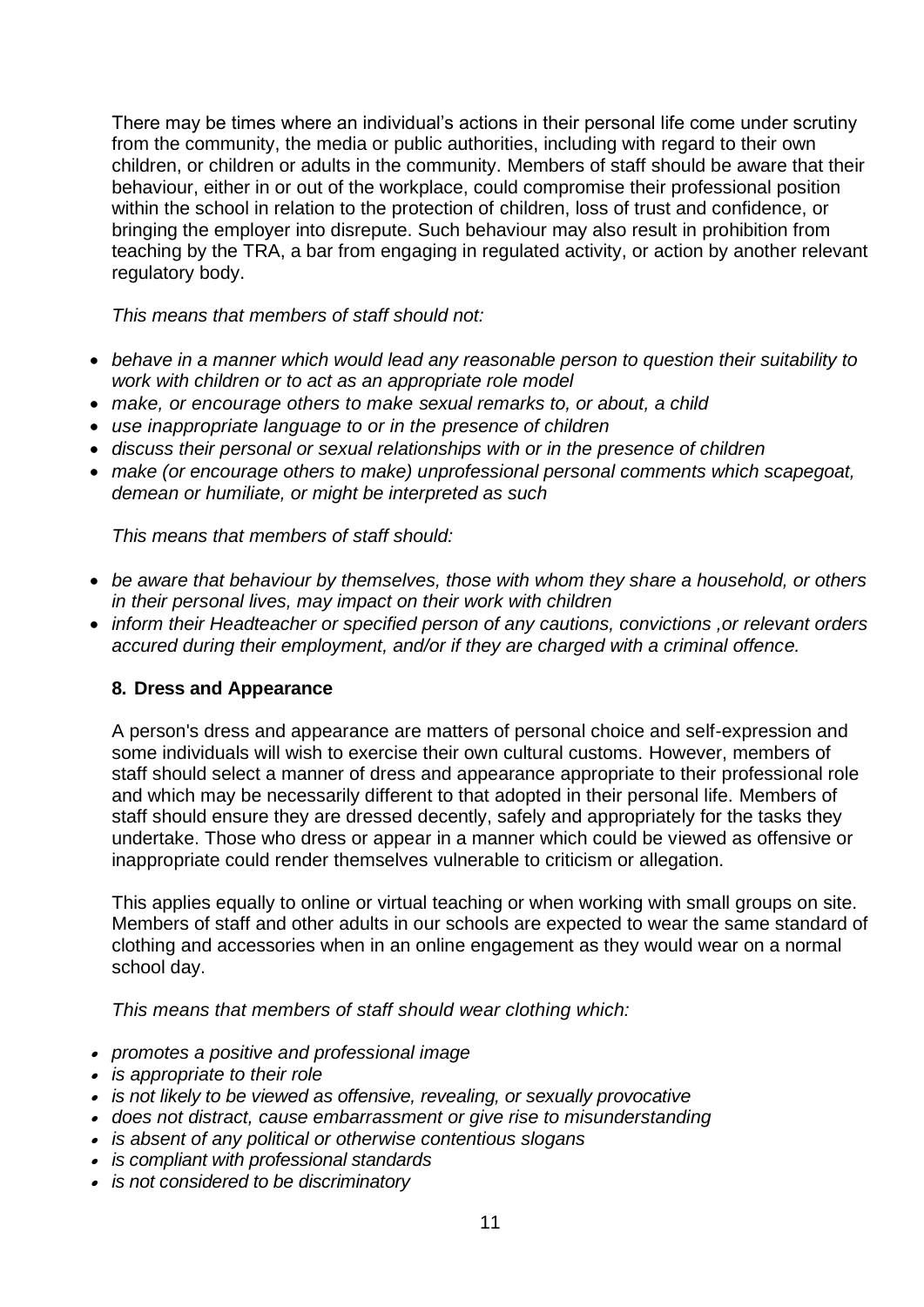# **9. Gifts, Rewards, Favouritism and Exclusion**

The Federation has policies in place regarding the giving of gifts or rewards to children and the receiving of gifts from them or their parents/carers and members of staff should be made aware of and understand what is expected of them.

Members of staff need to take care that they do not accept any gift that might be construed as a bribe by others, or lead the giver to expect preferential treatment.

There are occasions when children or parents wish to pass small tokens of appreciation to members of staff e.g. at Christmas or as a thank-you and this is usually acceptable. However, it is unacceptable to receive gifts on a regular basis or of any significant value.

Similarly, it is inadvisable to give such personal gifts to children or their families. This could be interpreted as a gesture either to bribe or groom. It might also be perceived that a 'favour' of some kind is expected in return.

Any reward given to a child should be in accordance with agreed practice, consistent with the Federation's Relationships and Behaviour Policies, recorded and not based on favouritism.

Adults should exercise care when selecting children for specific activities, jobs or privileges in order to avoid perceptions of favouritism or injustice. Similar care should be exercised when children are excluded from an activity. Methods of selection and exclusion should always be subject to clear, fair, agreed criteria.

*This means that members of staff should:*

- *be aware of and understand their organisation's relevant policies, e.g. rewarding positive behaviour*
- *ensure that gifts received or given in situations which may be misconstrued are declared and recorded*
- *only give gifts to a child as part of an agreed reward system*
- *where giving gifts other than as above, ensure that these are of insignificant value and given to all children equally*
- *ensure that all selection processes of children are fair and these are undertaken and agreed by more than one member of staff*
- *ensure that they do not behave in a manner which is either favourable or unfavourable to individual children*

#### **10. Infatuations and 'crushes'**

All members of staff need to recognise that it is not uncommon for children to be strongly attracted to a member of staff and/or develop a 'crush' or infatuation. They should make every effort to ensure that their own behaviour cannot be brought into question, does not appear to encourage this and be aware that such infatuations may carry a risk of their words or actions being misinterpreted.

Any member of staff who receives a report, overhears something, or otherwise notices any sign, however small or seemingly insignificant, that a young person has become or may be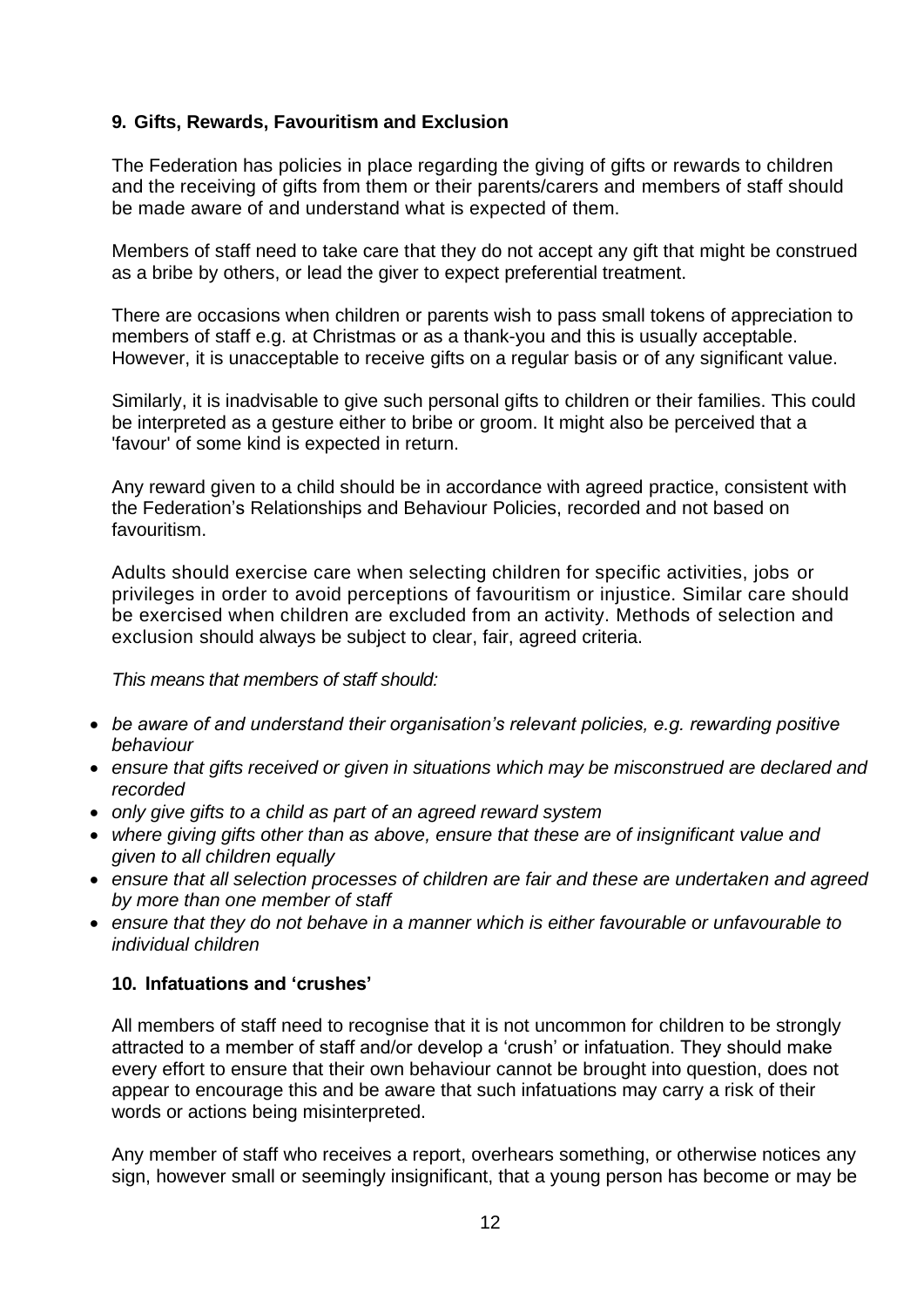becoming infatuated with either themselves or a colleague, should immediately report this to their Headteacher.3 In this way appropriate early intervention can be taken which can prevent escalation and avoid hurt, embarrassment or distress for those concerned.

The Headteacher should give careful thought to those circumstances where the staff member, child and their parents/carers should be spoken to and should ensure a plan to manage the situation is put in place. This plan should respond sensitively to the child and staff member and maintain the dignity of all. This plan should involve all parties, be robust and regularly monitored and reviewed.

*This means that members of staff should:*

- *report any indications (verbal, written or physical) that suggest a child may be infatuated with a member of staff*
- *always maintain professional boundaries*

*This means that Headteachers should:*

• *put action plans in place where concerns are brought to their attention*

#### **11. Social Contact Outside of the Workplace**

It is acknowledged that members of staff may have genuine pre-existing friendships and social contact with parents of children, independent of the professional relationship.

Members of staff should, however, also be aware that professionals who sexually harm children often seek to establish relationships and contact outside of the workplace with both the child and their parents, in order to 'groom' the adult and the child and/or create opportunities for sexual abuse.

It is also important to recognise that social contact may provide opportunities for other types of grooming such as for the purpose of sexual exploitation or radicalisation.

Members of staff should recognise that some types of social contact with children or their families could be perceived as harmful or exerting inappropriate influence on children, and may bring the school/Federation into disrepute (e.g. attending a political protest, circulating propaganda).

If a child or parent seeks to establish social contact, or if this occurs coincidentally, the member of staff should consult with their Headteacher at the first opportunity. This also applies to social contacts made through outside interests or the staff member's own family.

Some members of staff may, as part of their professional role, be required to support a parent/carer. Should the parent/carer seek to extend this support outside of the previously agreed professional role, this should be immediately discussed with their Headteacher and where necessary referrals made to the appropriate support agency. Members of staff should be working as part of an agreed plan and not in isolation.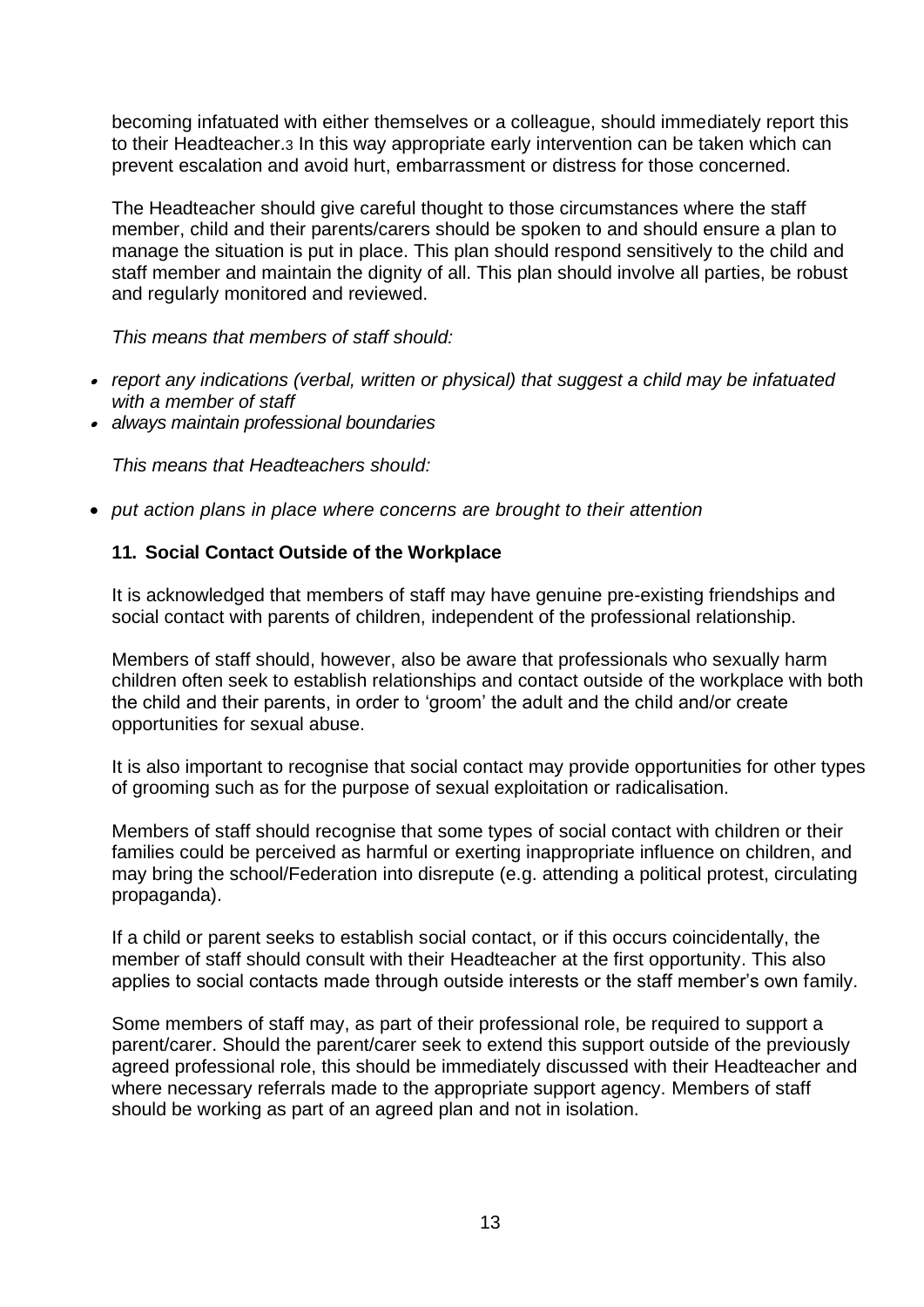*This means that members of staff should:*

- *always approve any planned social contact with children or parents with senior colleagues, for example when it is part of a reward scheme*
- *advise senior management of any regular social contact they have with a child which could give rise to concern including new social contacts*
- *members of staff only communicate with children or parents via school-based media*
- *inform senior management of any relationship with a parent where this extends beyond the usual parent/professional relationship*
- *ensure that they have discussed the boundaries of any pre-existing friendships and social contacts with parents with their Headteacher*
- *inform senior management of any requests or arrangements where parents wish to use their services outside of the workplace e.g. babysitting, tutoring*
- *direct any concerns raised directly to them about another member of staff through the appropriate channels*
- *refrain from sending personal communication to pupils or parents unless agreed with Senior Leaders*

# **12. Communication with Parents and Children using Technology**

Members of staff should adhere to other Federation Policies, including those regarding communication with parents and carers. The Federation Online Safety Policy is available on our Federation School's websites, from either School Office or on the Staff Drives. [\(Online-](https://www.blackboys.e-sussex.sch.uk/wp-content/uploads/2022/02/Online-Safety-Policy.pdf)[Safety-Policy.pdf \(blackboys.e-sussex.sch.uk\)](https://www.blackboys.e-sussex.sch.uk/wp-content/uploads/2022/02/Online-Safety-Policy.pdf) [Online-Safety-Policy.pdf \(framfieldcep.e](https://www.framfieldcep.e-sussex.sch.uk/wp-content/uploads/2022/02/Online-Safety-Policy.pdf)[sussex.sch.uk\)\)](https://www.framfieldcep.e-sussex.sch.uk/wp-content/uploads/2022/02/Online-Safety-Policy.pdf)

#### Phone Calls Home

Within the normal running of the school there are many reasons why various members of staff may need to contact home, for reasons such as discussing academic progress, behaviour or medical care.

Contact by phone will only be directed towards the landline for the home or the mobile phone of parents/carers. No contact will be attempted directly to devices which are known to be personal to a child.

Contact will only be made using a school landline or school mobile.

In the event of further lockdowns/partial/full closures of schools and the increased need for members of staff to be making routine or regular contact with families, notably those of vulnerable children, to discuss welfare, these calls will only be completed under the direction of the Designated Safeguarding Lead or Senior Leadership Team.

When planning these calls the school will identify the members of staff who are best placed to make contact, taking into consideration their skills, experience and relationship with the family/child.

Within this phone contact with parents/carers, children will need to be spoken with.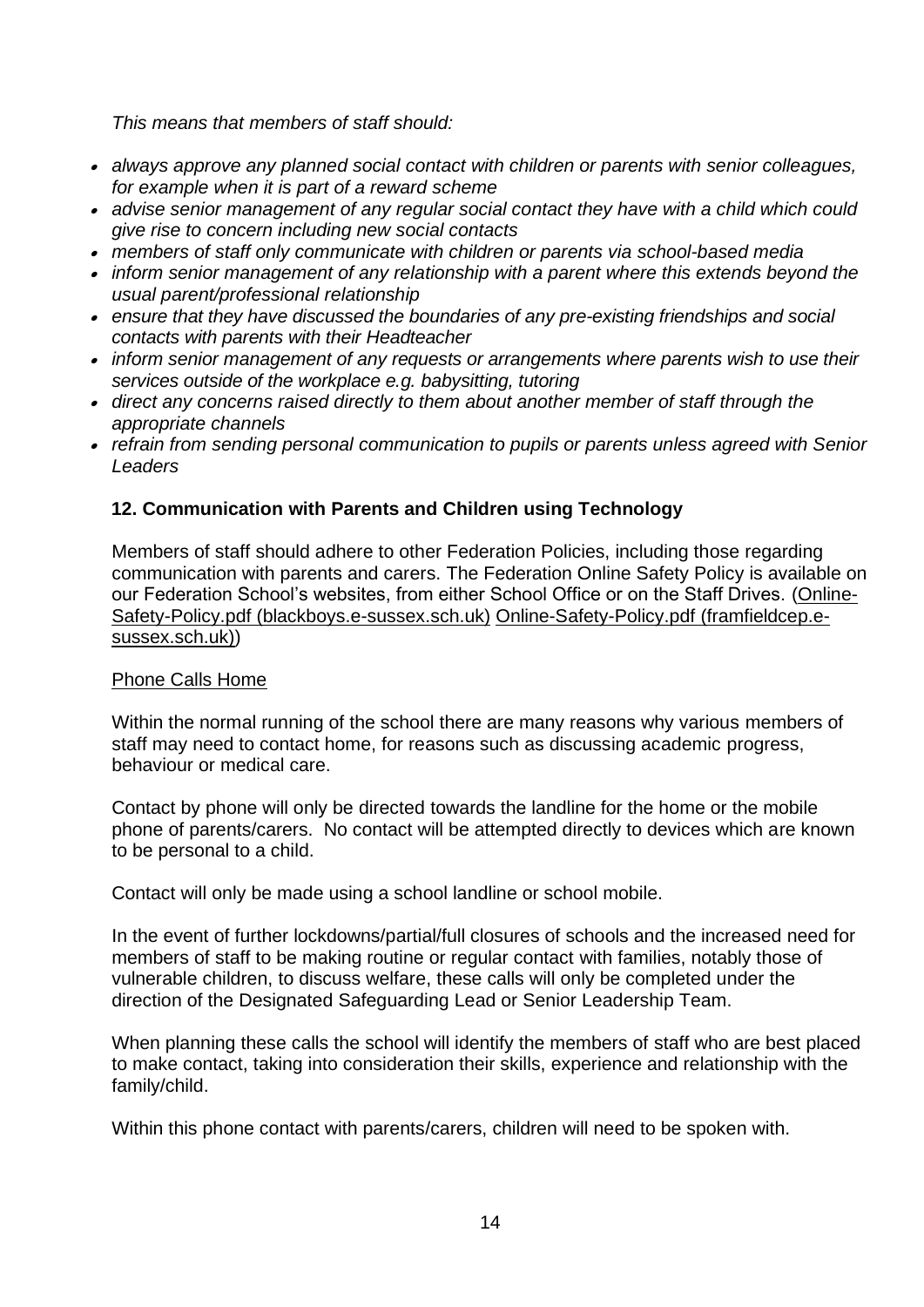We recognise that there may be times when children are genuinely unable to or disinclined to come to the phone: if this happens then the school will reschedule a call with the parents/carers so that the child/ren can be spoken with. This will be recorded and discussed with the Designated Safeguarding Lead or designated member of Senior Leadership Team.

The Designated Safeguarding Lead will decide, based upon individual risk factors for specific children, as to whether the conversation with the child will be requested to be on loudspeaker/speakerphone at the family's end of the call. The member of staff making the call will be advised of this as necessary.

The call will be logged by the member of staff (noting the time of day, recipient and outcome).

Where any aspect of contact, or lack of contact, with a family/child causes any concern then this will be raised immediately with the Designated Safeguarding Lead or designated member of Senior Leadership Team.

#### Online communication

In order to make best use of the many educational and social benefits of new and emerging technologies, children need opportunities to use and explore the digital world. Online risks are posed more by human behaviours and values than the technology itself.

Members of staff should ensure that they establish safe and responsible online behaviours, working to local and national guidelines and acceptable use policies which detail how new and emerging technologies may be used.

Communication with children both in the 'real' world and through web based and telecommunication interactions should take place within explicit professional boundaries. This includes the use of computers, tablets, phones, texts, e-mails, instant messages, social media such as Facebook and Twitter, chat rooms, forums, blogs, websites, gaming sites, digital cameras, videos, web cams and other hand-held devices. (Given the everchanging world of technology it should be noted that this list gives examples only and is not exhaustive.) Members of staff should not request or respond to any personal information from children other than which may be necessary in their professional role. They should ensure that their communications are open and transparent and avoid any communication which could be interpreted as 'grooming behaviour'.

Members of staff should not give their personal contact details to children-for example, email address, home or mobile telephone numbers, details of web-based identities. If children locate these by any other means and attempt to contact or correspond with the staff member, the adult should not respond and must report the matter to their Headteacher. The child should be firmly and politely informed that this is not acceptable.

Members of staff should, in any communication with children, also follow the guidance in Section 7 'Standards of Behaviour'.

There has been a sharp increase in the use of technology for remote learning since March 2020. We will ensure that all members of staff involved in the use of technology to facilitate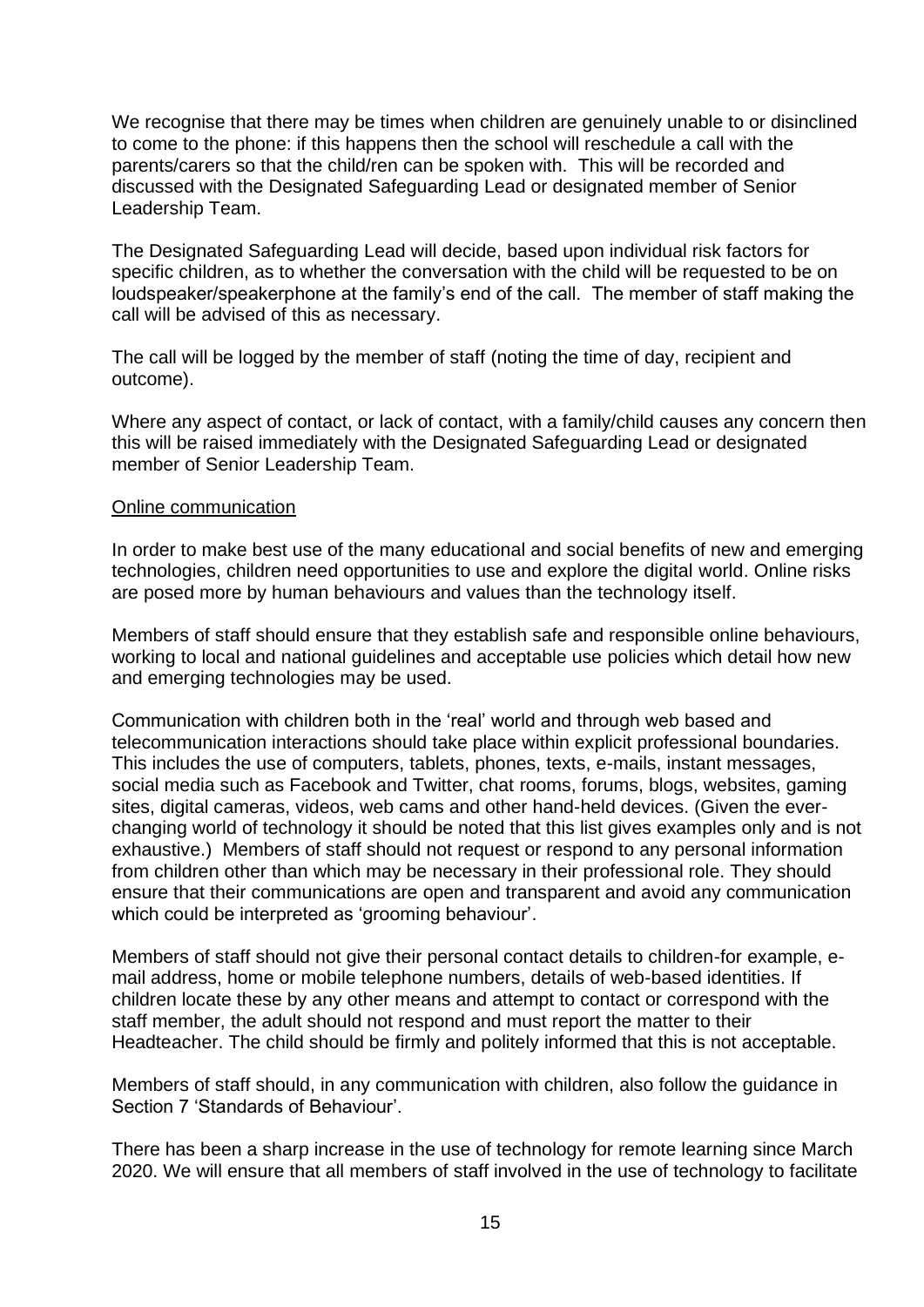virtual teaching, such as live stream lessons or recorded content are briefed on best practice.

Members of staff should seek further guidance on live steam lessons and recorded content within the relevant section of the Online Safety Policy.

When selecting a platform for live steam lessons or recorded content, we will ensure that the 'provider' has an appropriate level of security. Members of staff will only use school devices and contact children only via their school email address/log-in. This ensures that the school's filtering and monitoring software is enabled.

Members of staff engaging in live stream lessons or recorded content must display the same standards of dress and conduct that they would in the real world; they should role model this to pupils and parents.

When engaging in live stream lessons or creating recorded content the following will be adhered to:

- Live stream lessons will not be conducted by members of staff on their own. There will always be a second member of staff present (either physically in the room with them, or online within the virtual room) before any children are present.
- A location with a neutral background will be used, particularly if the member of staff is working from home (think personal photos, artwork, identifying features, mirrors etc); ideally the background will be blurred using features of the online platform.
- Members of staff will be dressed professionally.
- Pupils should be dressed appropriately e.g. clothes they might wear for a non-uniform day, not pyjamas.
- Pupils should live stream from a communal/living area within their household, not bedrooms.
- It is the responsibility of the staff member to act as a moderator, raising any issues of suitability (dress, setting, behaviour etc.) with the child and/or parent immediately and ending the online interaction if necessary.
- All other Federation policies/practices will be followed, notably the Child Protection and Safeguarding Policy and Online Safety Policy, so should there be any welfare concerns about the child these will be brought to the attention of the Designated Safeguarding Lead without delay.
- Resources/videos will be age-appropriate; the child may not have support immediately to hand at home if they feel distressed or anxious about content.

Members of staff and other adults will not:

- Contact pupils outside the operating times defined by the Designated Safeguarding Lead, take or record images of pupils for their own personal use;
- Record virtual lessons or meetings (unless agreed and risk assessed by senior school staff);
- Engage in any 1:1 communication with children via a video call (unless agreed and risk assessed by senior school staff);
- Engage online while children are in a state of undress or semi-undress.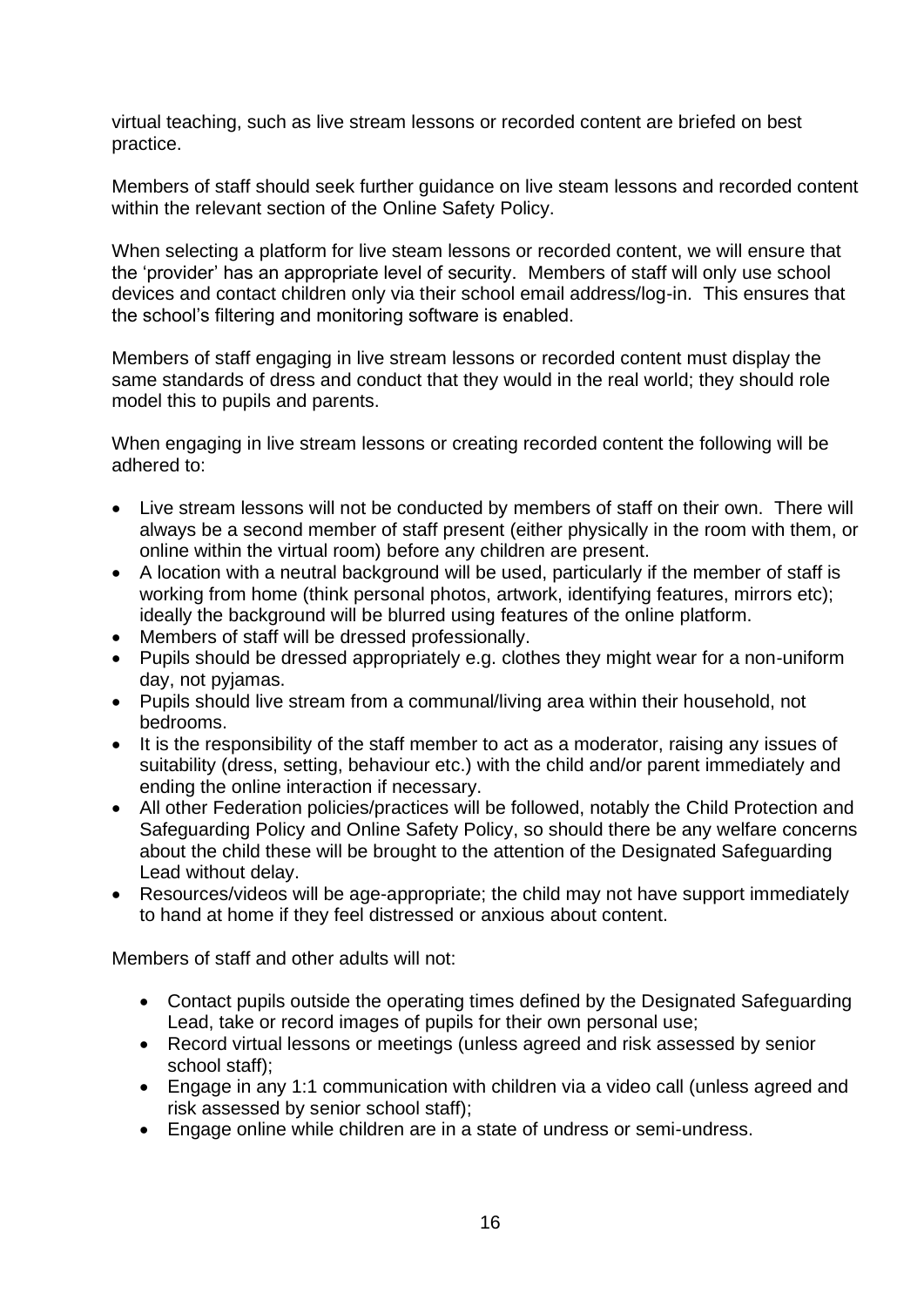*This means that adults should:*

- *not seek to communicate/make contact or respond to contact with children outside of the purposes of their work*
- *not give out their personal details*
- *use only equipment and Internet services provided by the school*
- *follow the Federation's Acceptable Use policy (which provides further detail about the use of mobile devices)*
- *ensure that their use of technologies could not bring their employer into disrepute*
- *ensure their privacy settings on social media are high*
- *refrain from expressing personal opinions about the Federation/school where they work and/or events that may have occurred there on social media sites*
- *refrain from posting on social media any form of inappropriate content for example photographs and/or information that could cause offence or bring their profession into disrepute*

# **13. Physical Contact**

The experience of physical contact is a subjective issue and will be experienced by each child differently according to their experiences. This is an area that can lead to misinterpretation and allegations of inappropriate behaviour. It is therefore essential that members of staff consider why they need to touch the child and whether it is necessary.

There are occasions when it is entirely appropriate and proper for members of staff to have physical contact with children, however, it is crucial that they only do so in ways appropriate to their professional role and in relation to the child's individual needs, age, stage of development and any agreed care plan.

It is not possible to be specific about the appropriateness of each physical contact, since an action that is appropriate with one child, in one set of circumstances, may be inappropriate in another, or with a different child.

Any physical contact should be appropriate to the circumstances at the time, of limited duration and appropriate to the child's age, stage of development, gender, ethnicity and background. Adults should therefore, use their professional judgement always. Members of staff should listen, observe and take note of the child's reaction or feelings and, so far as is possible, use a level of contact and/or form of communication which is acceptable to the child.

Physical contact should never be secretive, or for the gratification of the adult, or represent a misuse of authority. If a member of staff believes that an action by them or a colleague could be misinterpreted, or if an action is observed which is possibly abusive, the incident and circumstances should be immediately reported to their Headteacher and recorded. Where appropriate, the Headteacher should consult with the Local Authority Designated Officer (LADO).

Extra caution may be required where it is known that a child has suffered previous abuse or neglect. Members of staff need to be aware that the child may associate physical contact with such experiences. They also should recognise that these children may seek out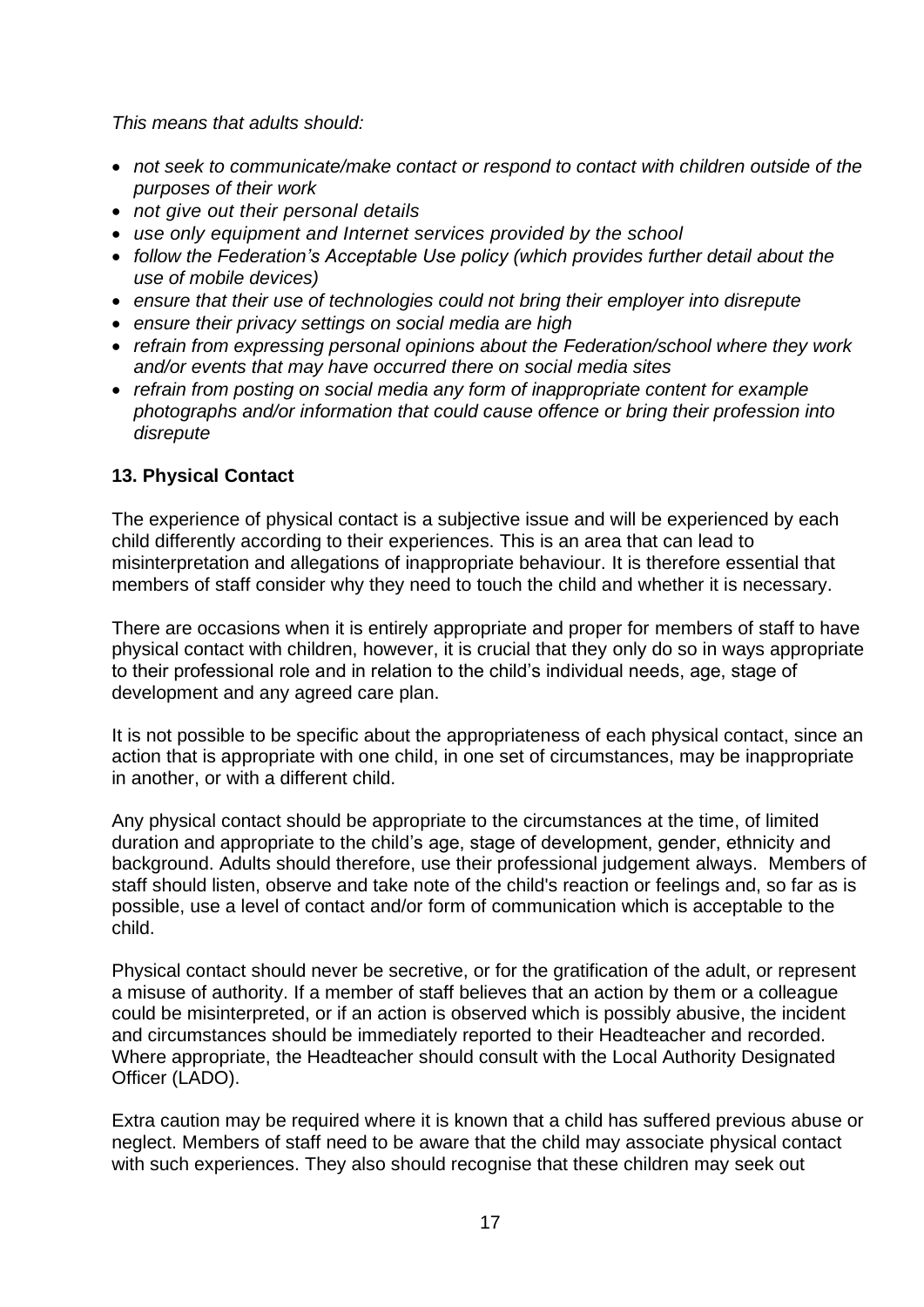inappropriate physical contact. In such circumstances members of staff should deter the child sensitively and help them to understand the importance of personal boundaries.

A general culture of 'safe touch' should be adopted, where appropriate, to the individual requirements of each child. Children with identified additional and/or disabilities who require more physical contact to assist their everyday learning should have a clear and agreed plan that is shared with the parents and where appropriate the child. The arrangements should be understood and agreed by all concerned, justified in terms of the child's needs, consistently applied and open to scrutiny.

*This means that members of staff should:*

- *be aware that even well-intentioned physical contact may be misconstrued by the child, or an observer*
- *never touch a child in a way which may be considered indecent*
- *always be prepared to explain actions and accept that all physical contact can be open to scrutiny*
- *never indulge in horseplay or fun fights*
- *always allow/encourage children, where able, to undertake self-care tasks independently*
- *ensure the way they offer comfort to a distressed child is age appropriate and is acceptable to the child*
- *always tell their Headteacher when and how they offered comfort to a distressed child*
- *report and record situations which may give rise to concern*
- *be aware of cultural or religious views about touching and be sensitive to issues of gender*
- *be aware of children who have a plan relating to their physical contact needs*

*Federation Policies and Practices:*

- *ensure there is a system in place for recording incidents and the means by which information about incidents and outcomes can be easily accessed by the Senior Leadership Team*
- *state that Safeguarding records are held centrally by the Designated Safeguarding Lead at each Federation School in compliance with all Data Protection and Confidentiality requirements*
- *provide members of staff, on a 'need to know' basis, with relevant information about vulnerable children in their care*
- *ensure the Federation Designated Safeguarding Lead's where relevant will disseminate Safeguarding Information under the Safeguarding Agenda Item at whole staff meetings*

# **14. Other Activities that require Physical Contact**

In certain curriculum areas, such as Physical Education, drama or music, members of staff may need to initiate some physical contact with children, for example, to demonstrate technique in the use of a piece of equipment, adjust posture, or support a child so they can perform an activity safely or prevent injury.

Physical contact should take place only when it is necessary in relation to a particular activity. It should take place in a safe and open environment i.e. one easily observed by others and last for the minimum time necessary. The extent of the contact should be made clear and undertaken with the permission of the child. Contact should be relevant to their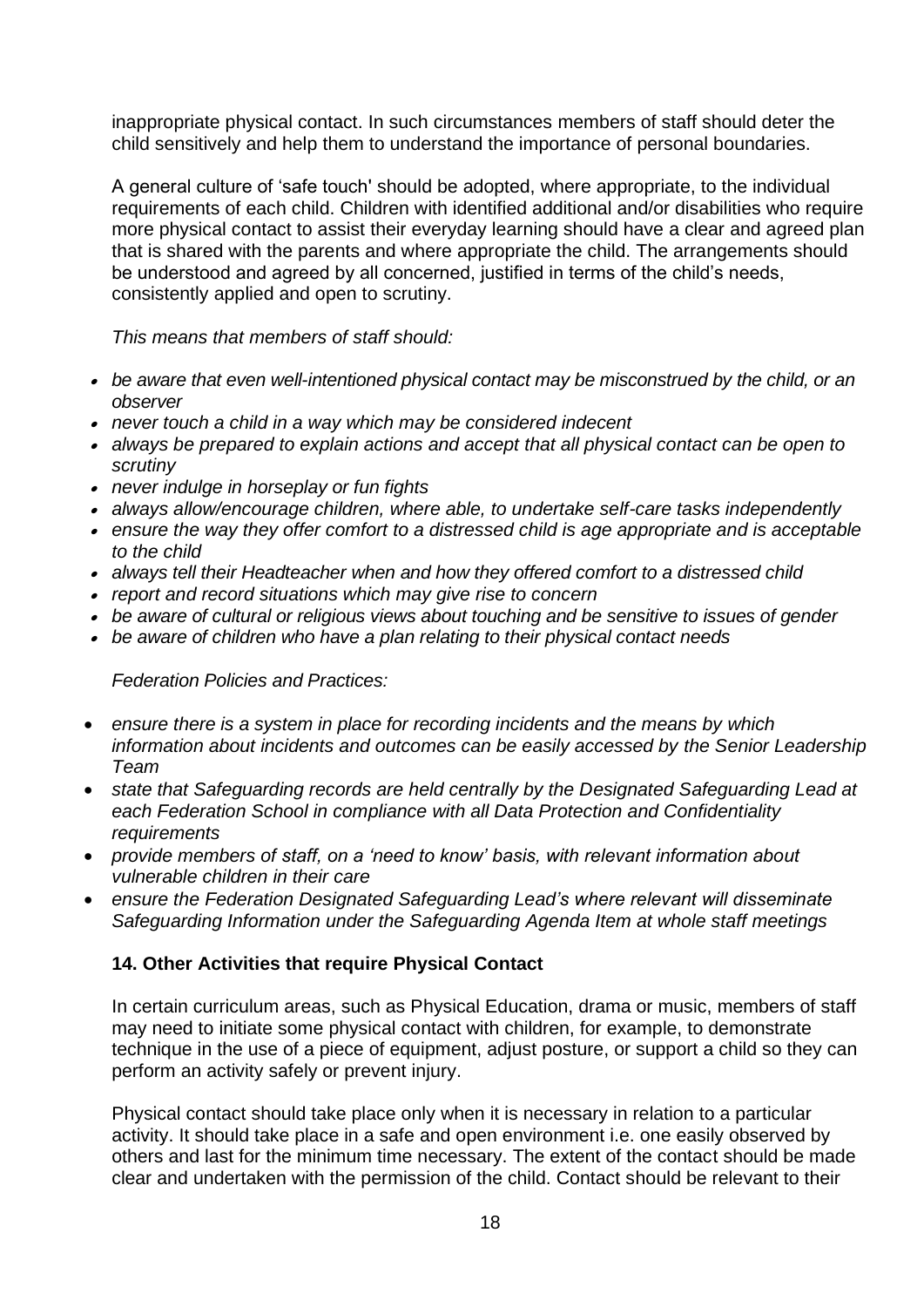age/understanding and adults should remain sensitive to any discomfort expressed verbally or non-verbally by the child.

Guidance and protocols around safe and appropriate physical contact may be provided, for example, by Sports Governing Bodies and should be understood and applied consistently. Any incidents of physical contact that cause concern or fall outside of these protocols and guidance should be reported to the Federation's Headteacher and child's parent/carer.

It is good practice if all parties clearly understand at the outset, what physical contact is necessary and appropriate in undertaking specific activities. Keeping parents/carers and children informed of the extent and nature of any physical contact may also prevent allegations of misconduct or abuse arising.

*This means that members of staff should:*

- *treat children with dignity and respect and avoid contact with intimate parts of the body*
- *always explain to a child the reason why contact is necessary and what form that contact will take*
- *seek consent of parents/carers where a child is unable to give this e.g. because of a disability*
- *consider alternatives, where it is anticipated that a child might misinterpret any such contact*
- *be familiar with and follow recommended guidance and protocols*
- *conduct activities where they can be seen by others*
- *be aware of gender, cultural and religious issues that may need to be considered prior to initiating physical contact*

*The Federation:*

- has in place up to date guidance and protocols on appropriate physical contact, that *promote safe practice and include clear expectations of behaviour and conduct. These are found within the Federation's Relationships and Behaviour Policies, Positive Handling and Physical Invention Policy and the Child Protection and Safeguarding Policy.*
- *ensures that members of staff are made aware of these policies and that they are continually promoted*
- ensures that members of staff are fully aware of the reporting procedures should there be *any concerns with respect to physical contact*
- *ensures that all First Aiders are fully aware of guidelines and expectations with respect to physical contact*

#### **15. Intimate/Personal Care**

There should be a clear nappy or pad changing and intimate/personal care policy to ensure that the health, safety, independence and welfare of children is promoted and their dignity and privacy are respected. Arrangements for intimate and personal care are open and transparent and accompanied by recording systems.

Children should be encouraged to act as independently as possible and to undertake as much of their own personal care as is possible and practicable. When assistance is required, this should normally be undertaken by one member of staff, however, they should try to ensure that another appropriate adult is in the vicinity who is aware of the task to be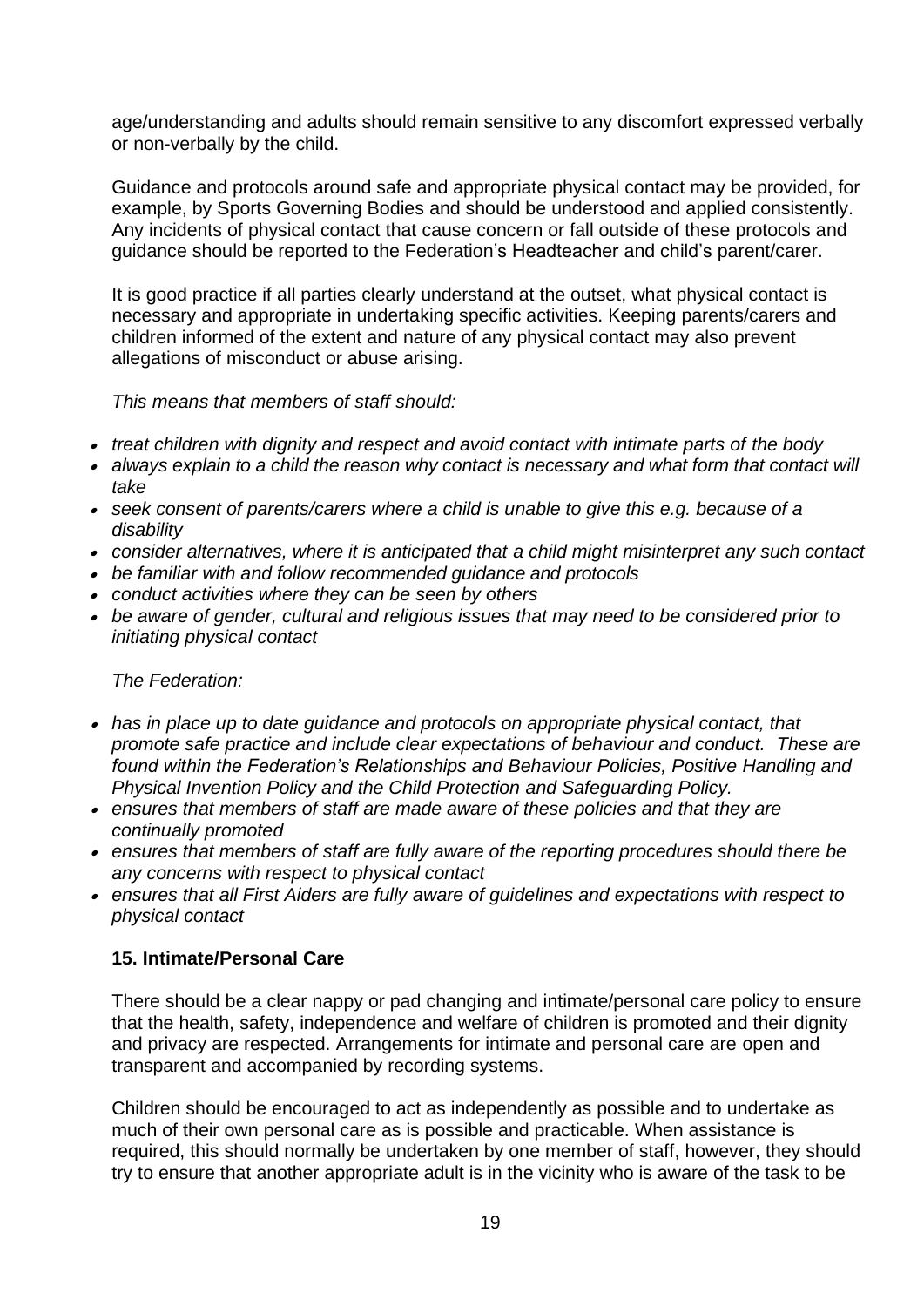undertaken and that, wherever possible, they are visible and/or audible. Intimate or personal care procedures should not involve more than one member of staff unless the child's individual healthcare plan specifies the reason for this.

A signed record should be kept of all intimate and personal care tasks undertaken and, where these have been carried out in another room, should include times left and returned.

Any vulnerability, including those that may arise from a physical or learning difficulty should be considered when formulating the child's individual healthcare plan. The views of parents, carers and the child, regardless of their age and understanding, should be actively sought in formulating the plan and in the necessary regular reviews of these arrangements.

Children are entitled to respect and privacy always, especially when in a state of undress, including, for example, when changing, toileting and showering.

However, there needs to be an appropriate level of supervision in order to safeguard children, satisfy health and safety considerations and ensure that bullying or teasing does not occur. This supervision should be appropriate to the needs and age of the children concerned and sensitive to the potential for embarrassment.

Appropriate levels of personal protective equipment (PPE) and arrangements for safe disposal of that equipment must be provided for those involved in delivering intimate/personal care.

*Federation Policies and Procedures;*

- *ensure that there are written individual healthcare plans in place for any child who could be expected to require intimate care*
- *ensure that children are actively consulted about their own healthcare plan*
- *ensure that as part of an individual healthcare plan, the Designated Safeguarding Lead, in consultation with paediatric first aiders, would consult with parents and the young person to ensure the duty of care is upheld. This will be monitored by the Designated Safeguarding Lead/Headteacher*

*This means that members of staff should:*

- *adhere to their organisation's intimate and personal care and nappy changing policies*
- *make other members of staff aware of the task being undertaken*
- *always explain to the child what is happening before a care procedure begins*
- *consult with colleagues where any variation from agreed procedure/individual healthcare plan is necessary*
- *record the justification for any variations to the agreed procedure/individual healthcare plan and share this information with the child and their parents/carers*
- *where there are changing rooms, announce their intention of entering*
- *always consider the supervision needs of the children and only remain in the room where their needs require this*

*This means that adults should not:*

• *change or toilet in the presence or sight of children*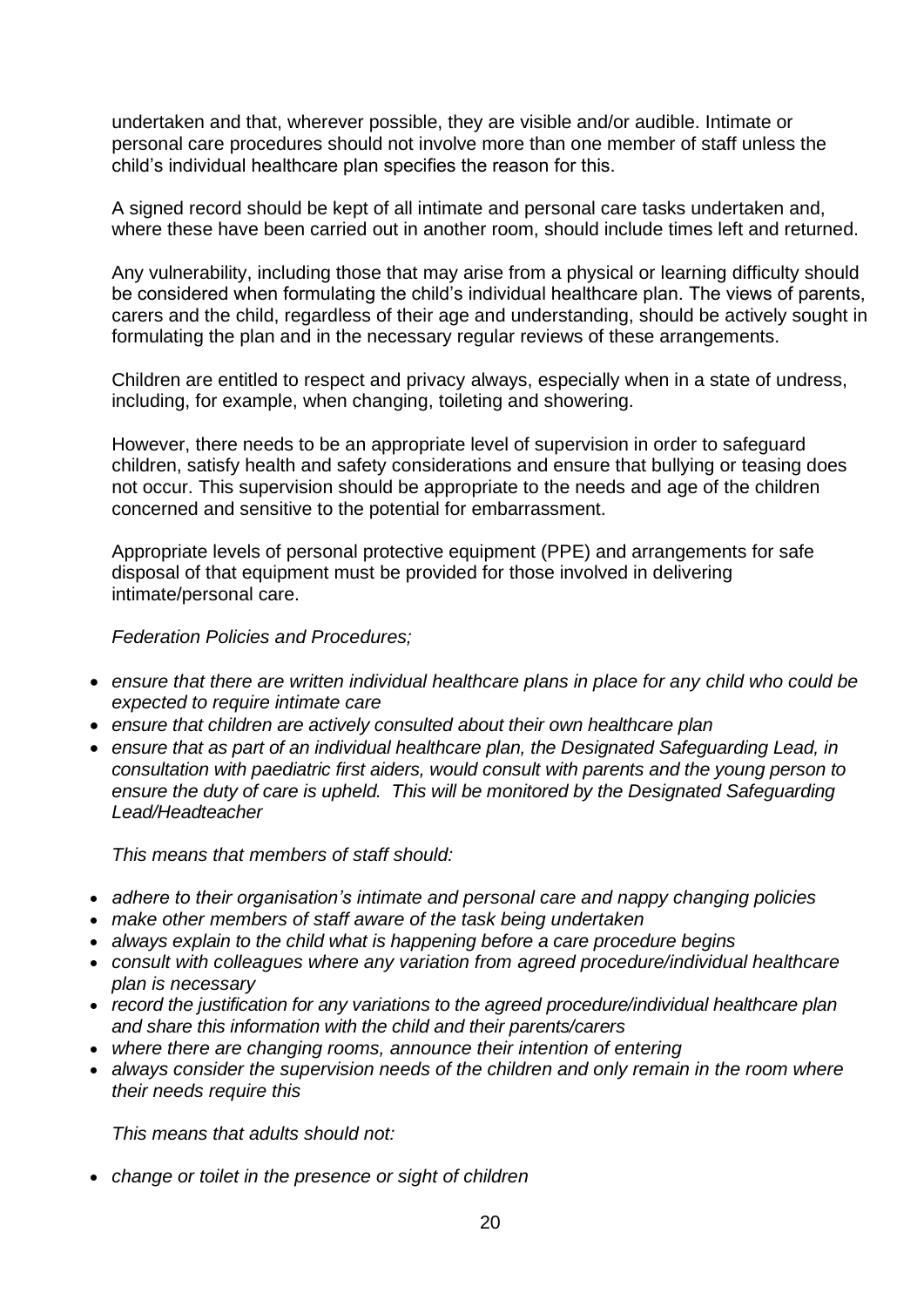- *shower with children*
- *assist with intimate or personal care tasks which the child is able to undertake independently*

#### **16. Home Visits**

All work with children and parents should usually be undertaken in the school or other recognised workplace. There are however occasions, in response to an urgent, planned or specific situation or job role, where it is necessary to make one-off or regular home visits.

It is essential that appropriate policies and related risk assessments are in place to safeguard both members of staff and children, who can be more vulnerable in these situations.

A risk assessment should be undertaken prior to any planned home visit taking place. The assessment should include an evaluation of any known factors regarding the child, parents/carers and any others living in the household.

Consideration should be given to any circumstances which might render the staff member becoming more vulnerable e.g. hostility, child protection concerns, complaints or grievances.

Specific thought should be given to visits outside of 'office hours' or in remote or secluded locations.

Following the assessment, appropriate risk control measures should be in place before the visit is undertaken.

Visits should not be made alone.

All visits will be justified and recorded. Members of staff will not be exposed to unacceptable risk and will understand the purpose and limitations of welfare visits. Members of staff will have a clear understanding of the actions that should be taken if it is believed that a child or parent is at immediate risk of harm, including when to contact emergency services and/or partner agencies. Except in an emergency, members of staff will never enter a home without the parent's consent or when the parent is absent.

In the event of further lockdowns/partial/full closures of schools and the increased need for members of staff to be making routine or regular contact with families, notably those of vulnerable children, to discuss welfare, home visits will only be completed under the direction of the Designated Safeguarding Lead or Senior Leadership Team.

If a vulnerable child is not routinely attending school and phone contact with the family/child has been unsuccessful, or in itself has raised further concerns then the school will give consideration to completing a home visit.

In considering a home visit the school will always make contact with any social worker or other professional who is known to be working with the family to ensure a coordinated approach.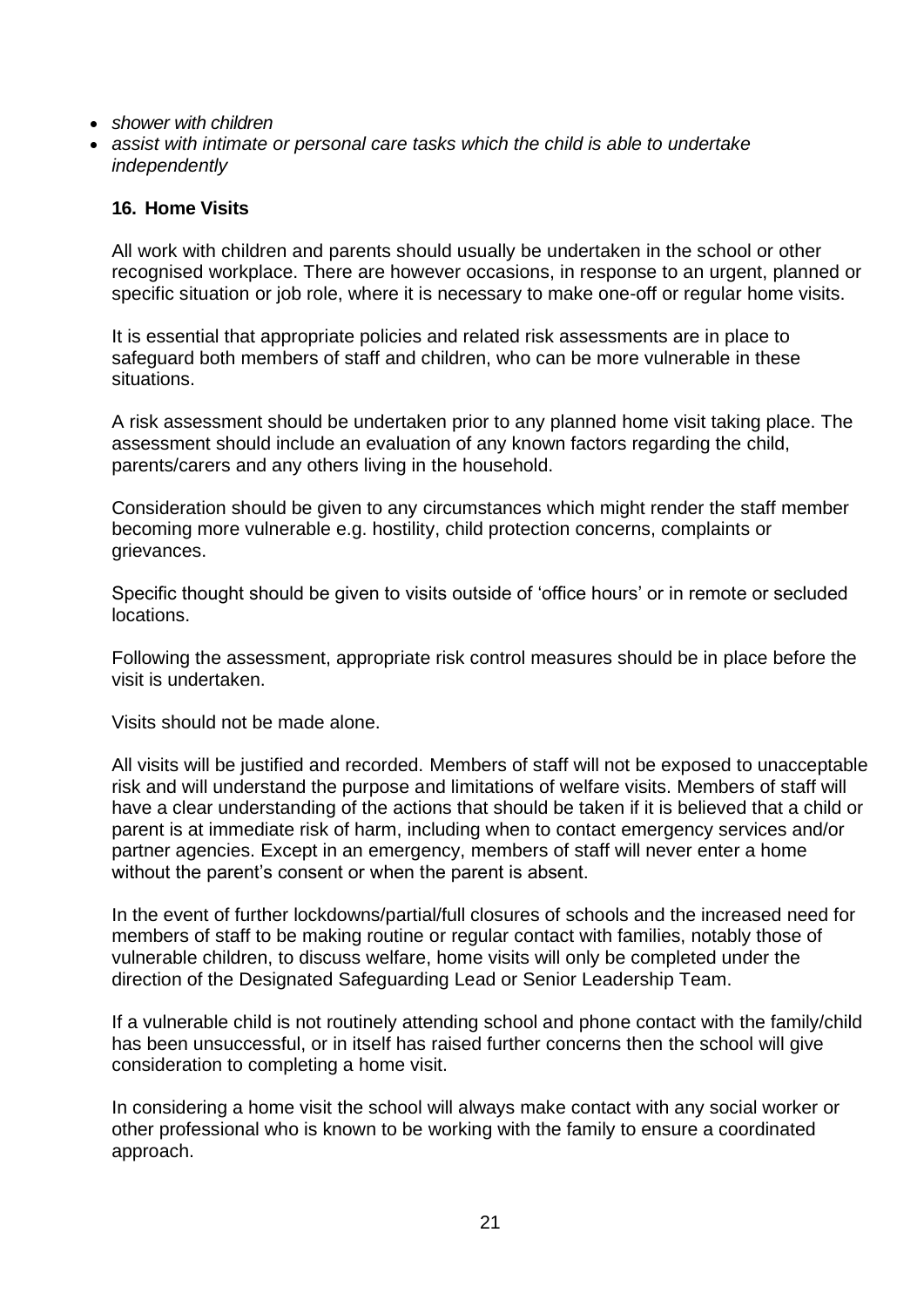If the initial risk assessment deems a home visit by members of staff to be too risky then this outcome will be shared with the social worker or other professionals involved with the family and consideration will be given to what other services might be able to complete a home visit: this may result in requesting a welfare check by the Police.

Where it is determined that the school are best placed to complete a home visit, as with phone calls home, we will identify the members of staff best suited to complete the task.

Social distancing guidance will be followed so members of staff will not enter the property; instead, parents and children should be spoken with on the doorstep, with members of staff maintaining a distance of at least two metres.

A schedule of visits and members of staff involved, detailing when and where they are going and what time they are expected back at school, will be held by the Designated Safeguarding Lead/designated member of Senior Leadership Team so that, should there be an issue, they can be located.

Members of staff completing the visit will follow the agreed schedule, they will advise the school of any variations or issues during the course of these planned visits, they will have a mobile phone and they will be advised of an agreed 'emergency phrase' so that if they find themselves in a challenging situation which may require police intervention, they can alert the school to this without alerting the family.

The purpose of the home visit is to have sight of and speak with the child/ren.

The outcome of the visit will be recorded and, should there be any cause for concern, then normal safeguarding procedures will be followed.

*This means that members of staff should:*

- *never take a child to their own home, the only exception is where it is part of previously agreed arrangement*
- *agree the purpose for any home visit with their Headteacher*
- *adhere to agreed risk control strategies*
- *avoid unannounced visits wherever possible*
- *ensure there is visual access and/or an open door in one to one situations*
- *always make detailed records including times of arrival and departure*
- *ensure any behaviour or situation which gives rise to concern is discussed with their Headteacher*

*Federation Policies and Practices:*

- *ensure that there are home visit and lone-working protocols and policies which all adults are made aware of. These should include arrangements for risk assessment.*
- *ensure that all visits are justified and recorded*
- *ensure that members of staff are not exposed to unacceptable risk*
- *make clear to members of staff that, other than in an emergency, they should not enter a home if the parent/carer is absent*
- *ensure that members of staff have access to a mobile telephone and an emergency contact*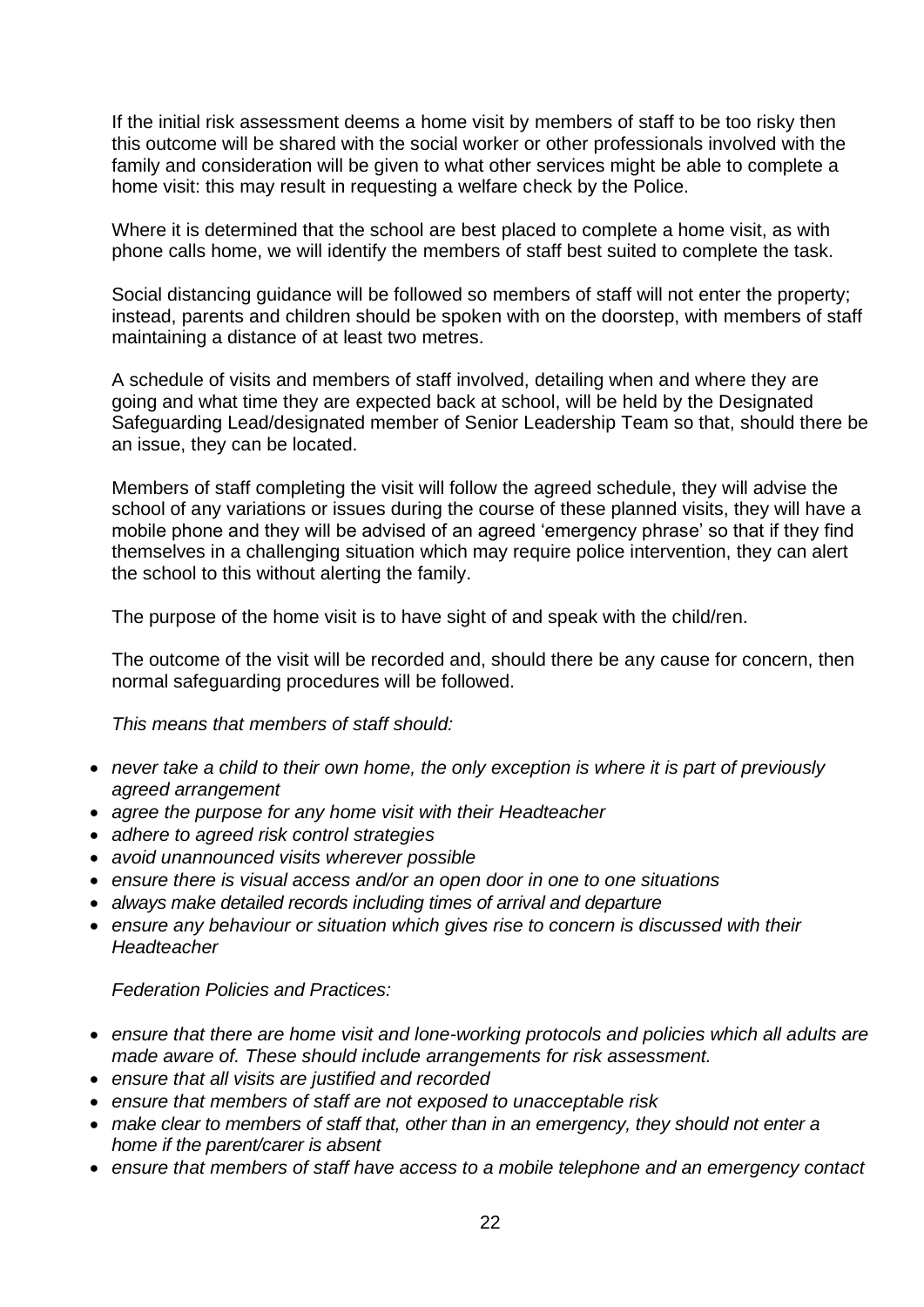#### **17. Behaviour Management**

Corporal punishment and smacking is unlawful in all schools, settings and colleges.

Members of staff should not use any form of degrading or humiliating treatment to punish a child. The use of sarcasm, demeaning or insensitive comments towards children is completely unacceptable.

Where children display difficult or challenging behaviour, adults should follow their school within the Federation's Relationships and Behaviour Policy using strategies appropriate to the circumstance and situation.

Where a child has specific needs in respect of particularly challenging behaviour, a plan*,*  including assessment of risk, should be drawn up and agreed by all parties, including, for example, a medical officer where appropriate. Members of staff involved with positive handling should be appropriately trained in the methods of intervention and de-escalation should always be used in the first instance.

The Federation's Headteachers have ensured their Relationships and Behaviour Policy includes clear guidance about the use of isolation and seclusion. The legislation on these strategies is complex and members of staff should take extreme care to avoid any practice that could be viewed as unlawful, a breach of the child's human rights and/or false imprisonment.

*This means that members of staff should:*

- *not use force as a form of punishment*
- *try to defuse situations before they escalate e.g. by distraction*
- *keep parents/carers informed of any sanctions or behaviour management techniques used*
- *be mindful of and sensitive to factors both inside and outside of the school which may impact on a child's behaviour*
- *follow their school with the Federation's Relationships and Behaviour Policy*
- *behave as a role model*
- *avoid shouting at children other than as a warning in an emergency/safety situation*
- *refer to national and local policy and guidance regarding positive handling*
- *be aware of the legislation and potential risks associated with the use of isolation and seclusion*
- *comply with legislation and guidance in relation to human rights and restriction of liberty*

# **18. The Use of Restrictive Physical Intervention and Reasonable Force**

All children and young people should feel safe, secure and be in an environment free from abuse, bullying and violence. Boundaries and behaviour expectations in schools, settings and colleges should be clear and provide opportunities for children to maximise their potential. Most pupils do not behave in an aggressive or unpredictable way; they attend their school, setting or college in an environment which is conducive to learning.

All members of Federation staff have a duty of care to prevent serious harm. Where there is a high or immediate risk of death or serious injury, any member of staff is justified in taking any necessary action (consistent with the principal of using minimum force). Such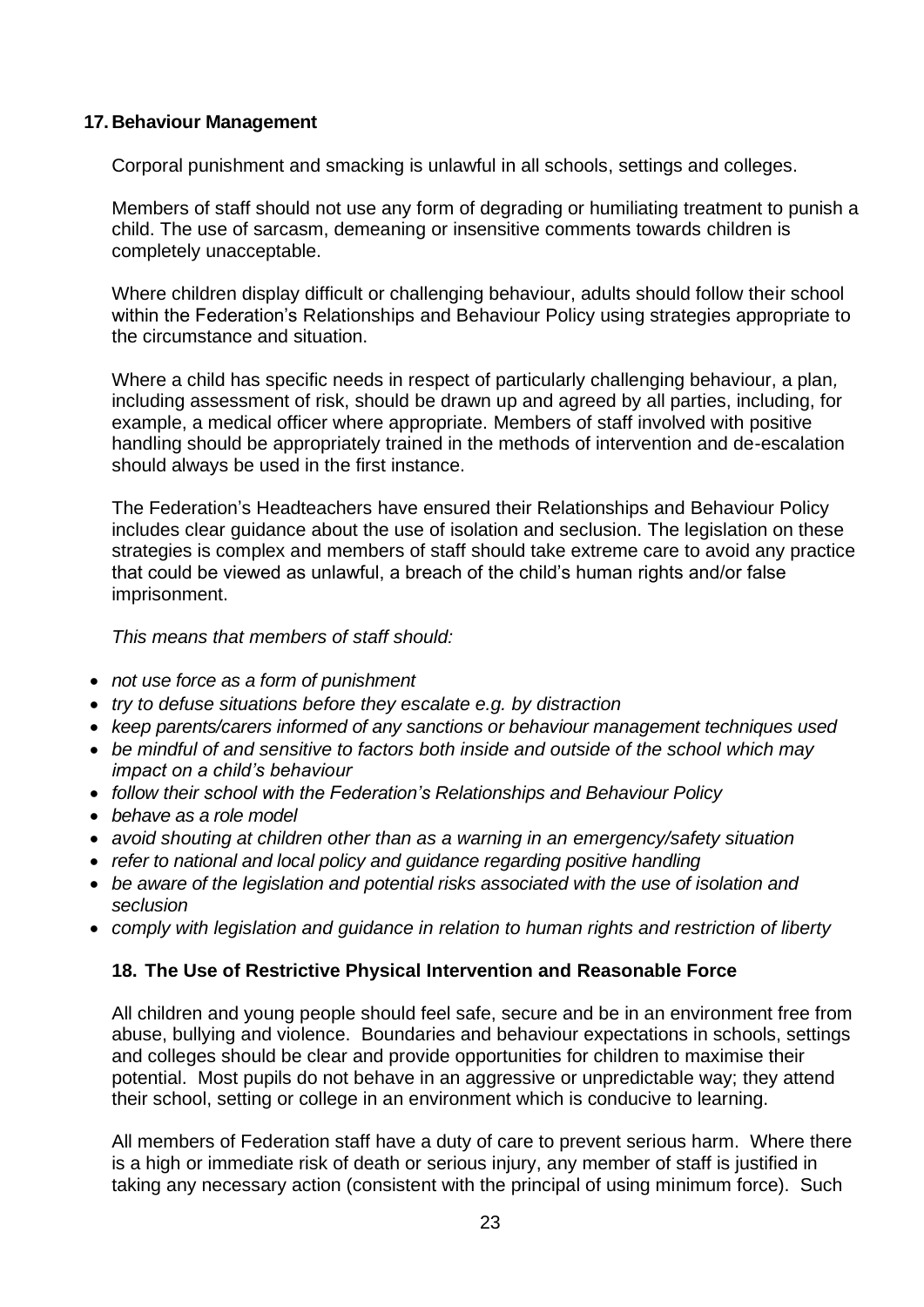situations could include preventing a pupil from running off a pavement and into a busy road or preventing a pupil form striking another pupil or adult with a dangerous object.

The safety of pupils and members of staff is the prime underpinning aim of the use of reasonable force or restrictive physical intervention.

It is essential that the physical management of pupils:

- should, where possible, be avoided
- is seen as a rare occurrence and as a last resort
- seeks to ensure the safety of the pupil, other pupils and members of staff
- must be used in ways that maintain the safety and dignity of all concerned.

Under no circumstances should physical force be used as a form of punishment. The use of unwarranted or disproportionate physical force is likely to constitute a criminal offence. Where our schools judge that a child's behaviour presents a serious risk to themselves or others, we must always put in place a robust risk assessment which is reviewed regularly and, where relevant, an individual behaviour plan.

In all cases where a restrictive physical intervention or reasonable force has taken place, the incident will be recorded and any subsequent actions, and reported to the school's Headteacher and the child's parents/carers.

Similarly, where it can be anticipated that a restrictive physical intervention or reasonable force is likely to be required, a plan will be put in place which the child and parents/carers are aware of and have agreed to. Parental consent does not permit schools to use unlawful physical intervention or deprive a child of their liberty. Members of staff involved with positive handling should be appropriately trained in the methods of intervention and deescalation should always be used in the first instance.

For further information, advice and strategies around managing children with challenging behaviour please refer to the East Sussex County Council's (ESCC) online system czone [here.](https://czone.eastsussex.gov.uk/student-management/attendance-behaviour/challenging-behaviour/)

*The Federation:*

- *ensures that there is a lawful Use of Reasonable Force Policy consistent with local and national guidance*
- *regularly acquaints members of staff with this policy and ESCC guidance*
- *ensures that members of staff are provided with appropriate training and support, have an agreed policy for when and how reasonable force should be recorded and reported*

*This means that members of staff should:*

- *adhere to the Federation's Use of Reasonable Force Policy*
- *always seek to defuse situations and avoid the use of reasonable force wherever possible*
- *where the use of reasonable force is necessary, only use minimum force and for the shortest time needed*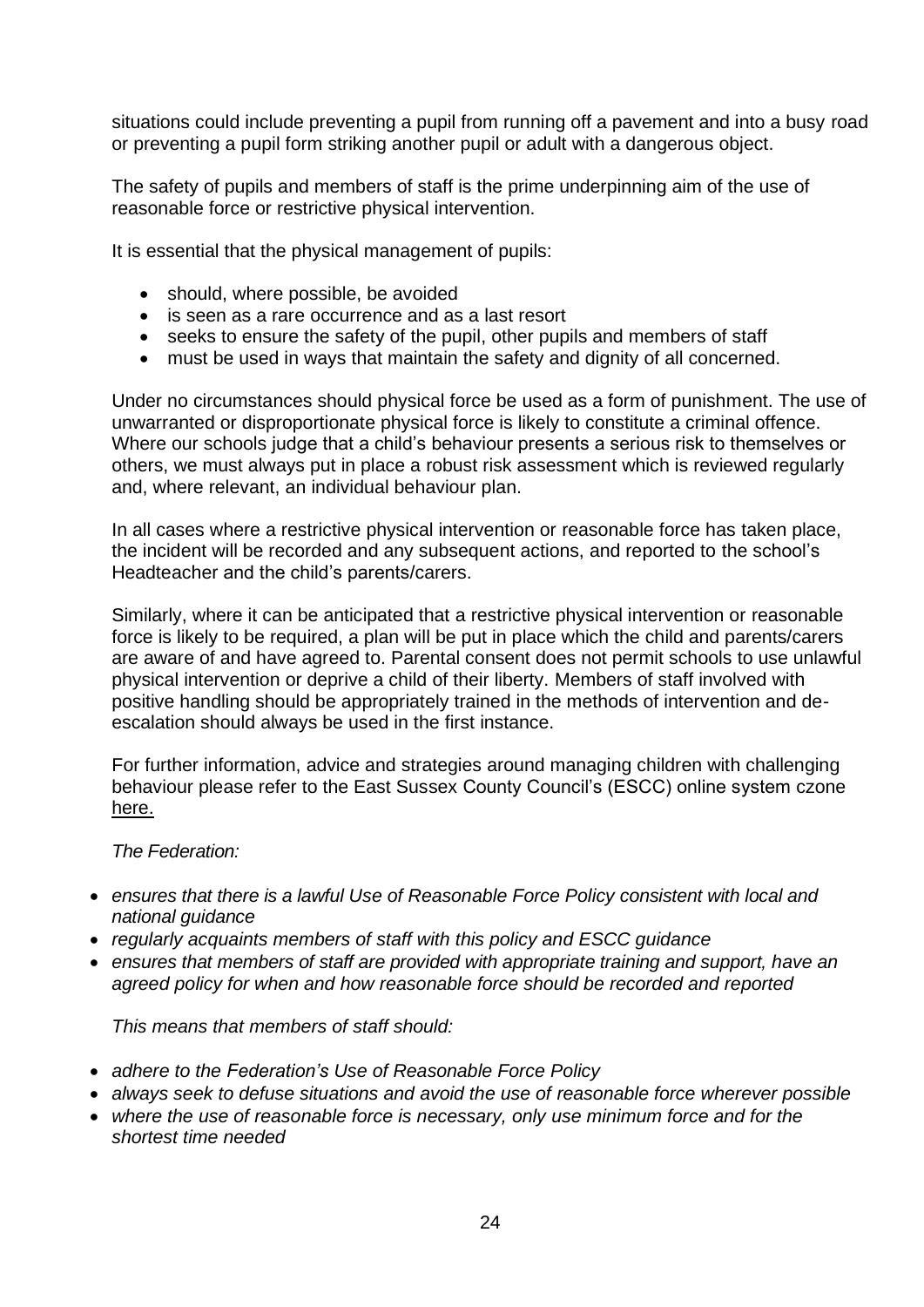*This means that members of staff should not:*

• *use physical intervention as a form of punishment*

# **19. Sexual Conduct**

Any sexual behaviour by a member of staff with or towards a child is unacceptable. It is an offence for a member of staff in a position of trust to engage in sexual activity with a child under 18 years of age5 and sexual activity with a child could be a matter for criminal and/or disciplinary procedures.

Children are protected by the same laws as adults in relation to non-consensual sexual behaviour. They are additionally protected by specific legal provisions depending on their age and understanding. This includes the prohibition of sexual activity with children by adults in a position of trust.

Sexual activity involves physical contact including penetrative and non-penetrative acts; however, it also includes non-contact activities, such as causing children to engage in or watch sexual activity or the production of pornographic material.

There are occasions when adults embark on a course of behaviour known as 'grooming' where the purpose is to gain the trust of a child and manipulate the relationship so sexual abuse can take place. All members of staff should undertake appropriate training so they are fully aware of those behaviours that may constitute 'grooming' and of their responsibility to always report to their Headteacher any concerns about the behaviour of a colleague which could indicate that a child is being groomed.

*This means that members of staff should:*

- *not have any form of sexual contact with a child from the school or Federation*
- *avoid any form of touch or comment which is, or may be considered to be, indecent*
- *avoid any form of communication with a child which could be interpreted as sexually suggestive, provocative or give rise to speculation e.g. verbal comments, letters, notes, by email or on social media, phone calls, texts, physical contact*
- *not make sexual remarks to or about a child*
- *not discuss sexual matters with or in the presence of children other than within agreed curriculum content or as part of their recognised job role*

# **20. One to One Situations**

Members of staff working in one to one situations with children at a Federation school, including visiting staff from external organisations, can be more vulnerable to allegations or complaints.

To safeguard both children and adults, a risk assessment in relation to the specific nature and implications of one to one work should always be undertaken. Each assessment should account for the individual needs of each child and should be reviewed regularly.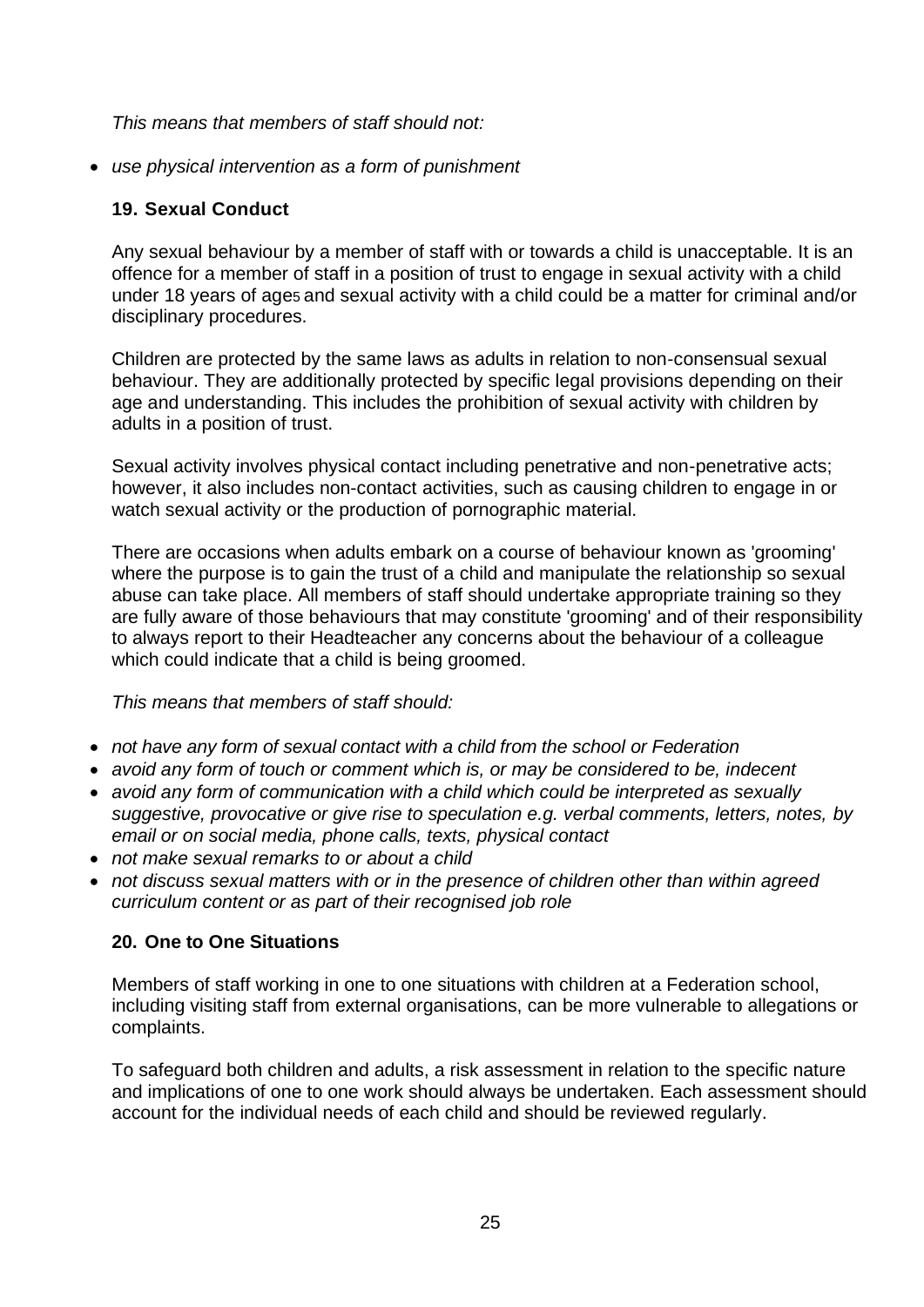Arranging to meet with children from the school away from the work premises should not be permitted unless the necessity for this is clear and approval is obtained from the Headteacher, the child and their parents/carers.

*This means that members of staff should:*

- *ensure that wherever possible there is visual access and/or an open door in one to one situations*
- *avoid use of 'engaged' or equivalent signs wherever possible. Such signs may create an opportunity for secrecy or the interpretation of secrecy*
- *always report any situation where a child becomes distressed or angry*
- *consider the needs and circumstances of the child involved*

#### **21. Transporting Children**

In certain situations, members of staff or volunteers may be required or offer to transport children as part of their work. As for any other activity undertaken at work, the employer has a duty to carry out a risk assessment covering the health and safety of their staff and to manage any known risks.6

Consideration must be given to the potential distraction of the driver and the supervision of the passengers. A judgement should be made about the likely behaviour and individual needs of the child/ren. If any of them may require close supervision, then another adult should travel in the vehicle so that the driver is not distracted or compromised.

Members of staff should not offer lifts to children unless the need for this has been agreed by their Headteacher. A designated member of staff, the Educational Visits Co-ordinator (EVC), should be appointed to plan and provide oversight of all transport arrangements and respond to any concerns that may arise.

Wherever possible and practicable it is advisable that transport is undertaken other than in private vehicles and with at least one adult additional to the driver acting as an escort.

It is a legal requirement that all passengers wear seatbelts and the driver should ensure that they do so. They should also be aware of and adhere to current legislation regarding the use of car seats for younger children.

Members of staff should ensure that their behaviour is safe and that the transport arrangements and the vehicle meet all legal requirements. They should ensure that the vehicle is roadworthy and appropriately insured and that the maximum carrying capacity is not exceeded.

Members of staff should never offer to transport children outside of their normal working duties, other than in an emergency or where not doing so would mean the child may be at risk. In these circumstances the matter should be recorded and reported to both their Headteacher and the child's parent(s)/carers. The Federation's Health and Safety Policies and/or Educational Visits Policy should set out the arrangements under which members of staff may use private vehicles to transport children.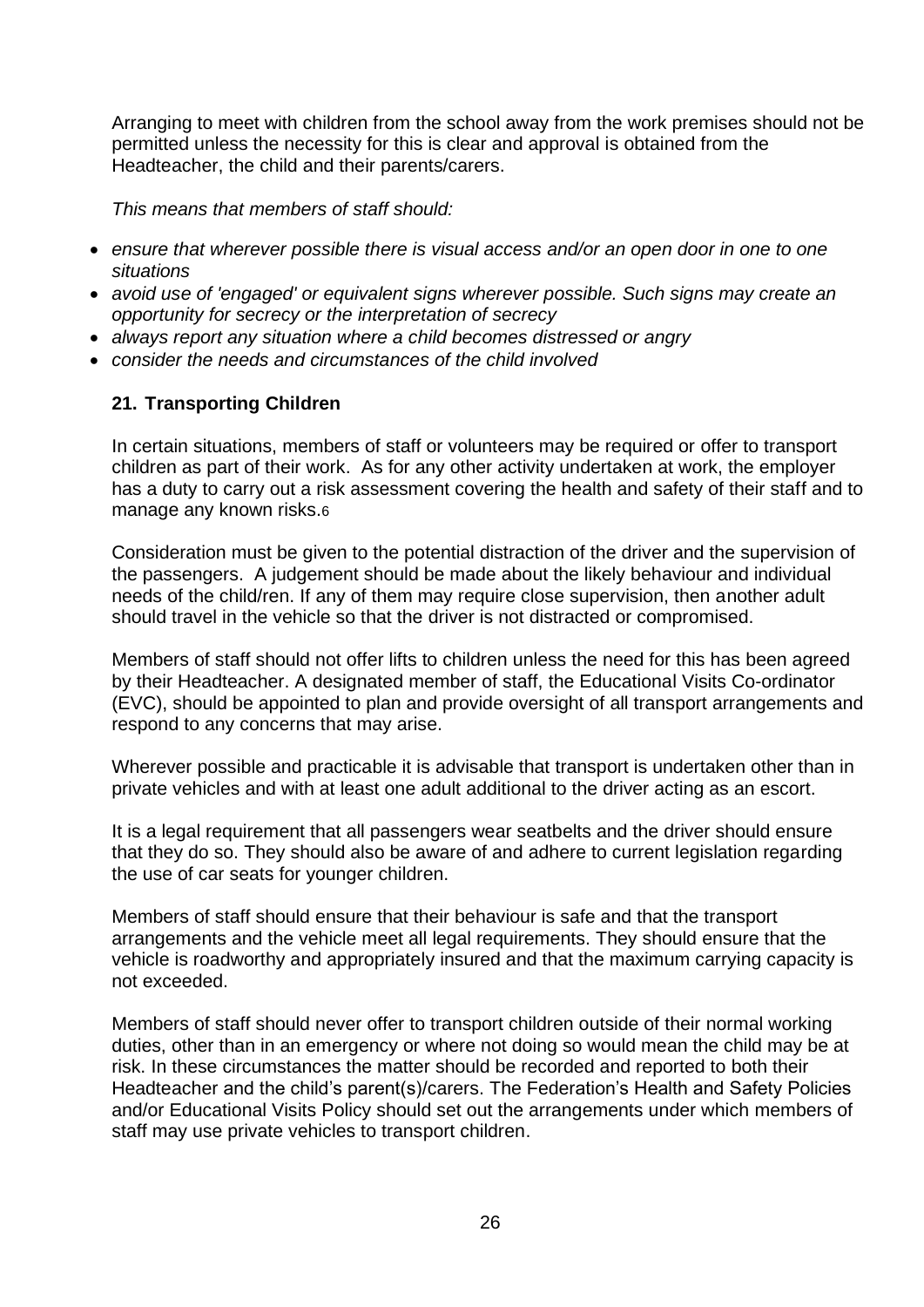*This means that members of staff should:*

- *plan and agree arrangements with all parties in advance*
- *respond sensitively and flexibly where any concerns arise*
- *take account any specific or additional needs of the child*
- *have an appropriate licence/permit for the vehicle*
- *ensure they are fit to drive and free from any drugs, alcohol or medicine which is likely to impair judgement and/or ability to drive*
- *ensure that the need to be alone with a child is for the minimum time*
- *be aware that the safety and welfare of the child is their responsibility until this is safely passed over to a parent/carer*
- *report the nature of the journey, the route and expected time of arrival in accordance with agreed procedures*
- *ensure that their behaviour and all arrangements ensure vehicle, passenger and driver safety. This includes having proper and appropriate insurance for the type of vehicle being driven*
- *ensure that any impromptu or emergency arrangements of lifts are recorded and can be justified*
- *refer to Local and National guidance for Educational visits*

*This means that the Federation should seek evidence that:* 

- *The vehicle is safe. This means that it holds a valid MOT certificate, where relevant, that the driver certifies it has been serviced in line with the manufacturer's schedule, and that the driver carries out any pre-use checks specified by the manufacturer.*
- *The driver is suitable. This means that they hold a valid licence for the type of vehicle and meet any employer requirements.*
- *There is a valid insurance policy covering the driver and the vehicle for the intended use. This may require that the driver has "business use" cover.*

*Evidence of the above should be retained with the risk assessment.* 

# **22. Educational Visits**

The duties in the Health and Safety at Work etc. Act 1974 and the supporting regulations apply to activities taking place on or off the school premises (including school visits) in Great Britain. The Federation has a Health and Safety Policy, which includes policy and procedures for off-site visits, including residential visits and any school-led adventure activities.

The Management of Health and Safety at Work Regulations (1999) impose a duty on employers to produce suitable and sufficient risk assessments. This would include assessment of any risks to employees, children or others during an educational visit, and the measures that should be taken to minimise these risks.

Members of staff should take particular care when supervising children in the less formal atmosphere of an educational visit where a more relaxed discipline or informal dress and language code may be acceptable. However, members of staff remain in a position of trust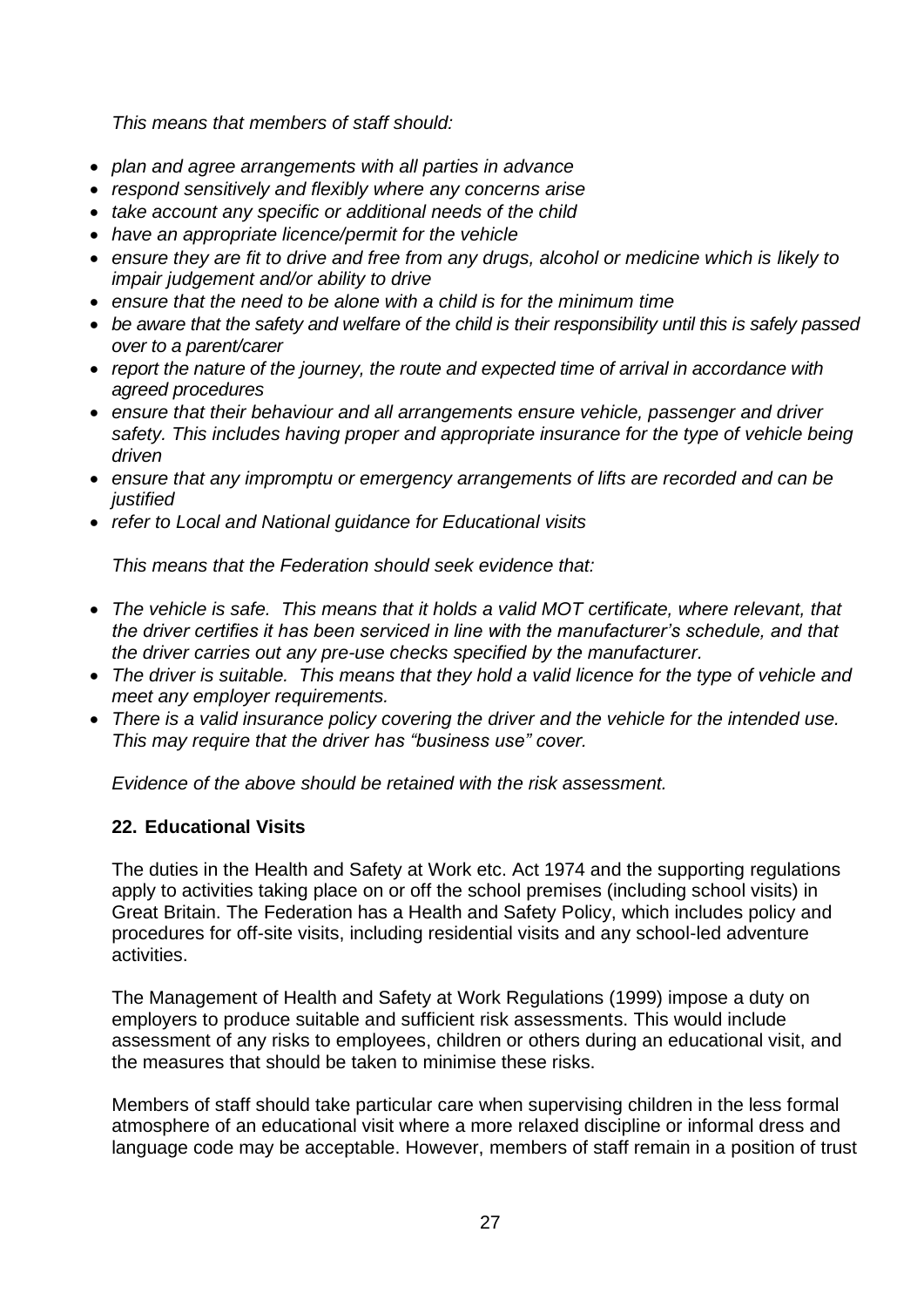and need to ensure that their behaviour cannot be interpreted as seeking to establish an inappropriate relationship or friendship.

Where out of school activities include overnight stays, careful consideration needs to be given to sleeping arrangements. Children, adults and parents should be informed of these prior to the start of the trip. In all circumstances, those organising trips and outings should pay careful attention to ensuring there is a safe staff/child ratio and suitable gender mix of staff members.

Guidance is also available from the Outdoor Education Advisers' Panel [http://oeapng.info/.](http://oeapng.info/)

*This means that members of staff should:*

- *adhere to the Federation's Educational Visits Guidance*
- *always have another adult present on visits, unless otherwise agreed with senior staff*
- *undertake risk assessments*
- *have parental consent to the activity*
- *ensure that their behaviour remains professional at all times*
- *never share beds with a child/children*
- *never share bedrooms unless it involves a dormitory situation and the arrangements have been previously discussed with the Headteacher, parents and children*
- *refer to local and national guidance for Educational visits, including exchange visits (both to the UK and abroad) available on Exeant - <https://eastsussex.exeant.co.uk/>*

#### **23. First Aid**

All schools should have an adequate number of qualified first-aiders. The school should report all serious or significant incidents to the parents/carers e.g. by sending a letter home with the child or telephoning the parents/carers.

Any member of school staff may be asked to become a qualified first-aider but they cannot be required to do so unless this forms part of their contract of employment.7

All Early Years providers including child minders must follow the EYFS guidance on displaying (making available to parents) staff paediatric first aid certificates and Ofsted guidance for the notification and recording of accidents.

*The Federation:*

- *ensures there are trained and named individuals to undertake first aid responsibilities, including paediatric first aid*
- *ensures training is regularly monitored and updated*
- *refers to local and national First Aid guidance*
- *adheres to the Federation's Health and Safety and Supporting Pupils with Medical Conditions Policies*
- *explains to the child what is happening*
- *always acts and be seen to act in the child's best interest*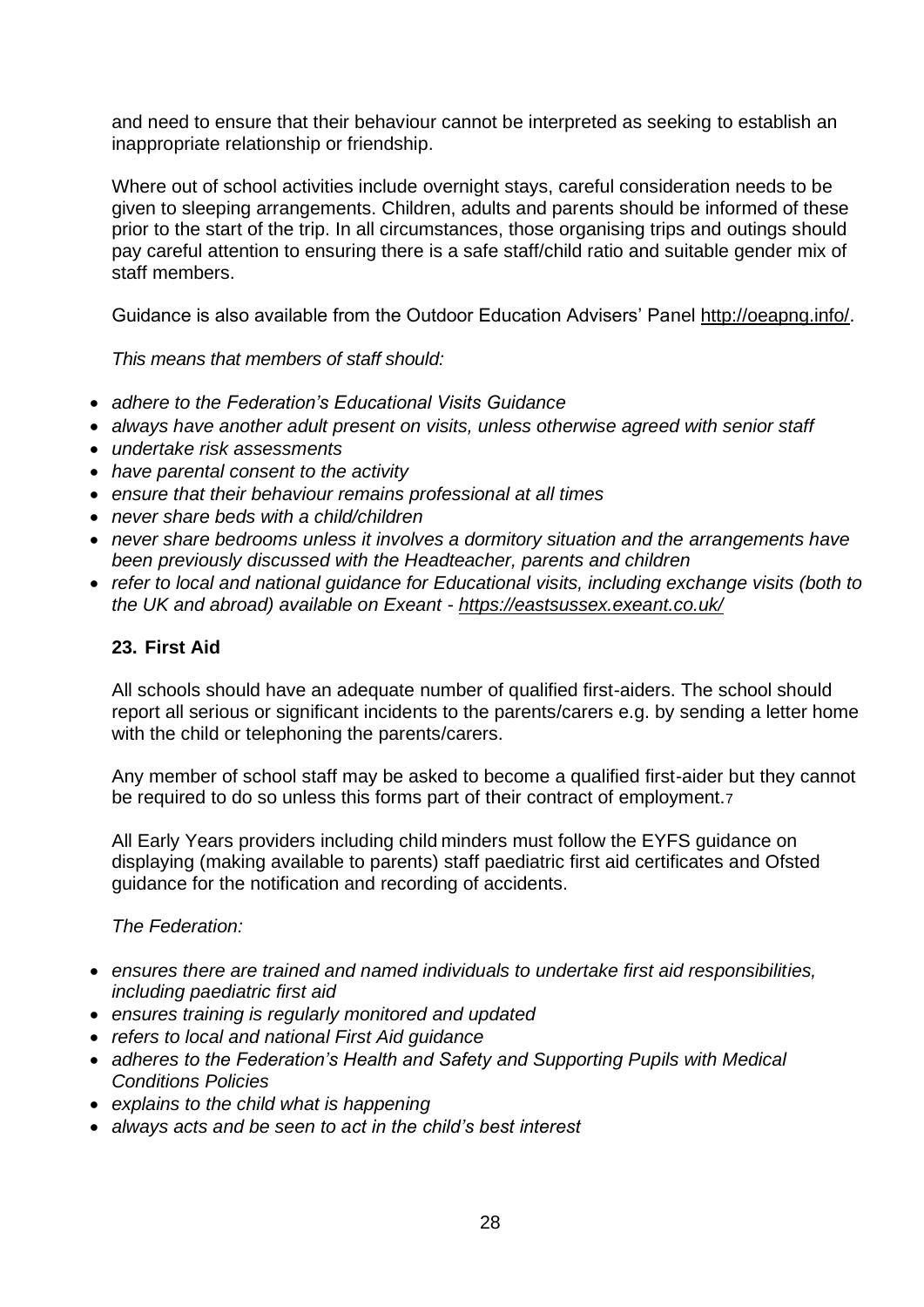# **24. Medical Conditions and Medication**

Any member of school staff may be asked to provide support to children with a medical condition, including the administering of medicines, but they cannot be required to do so unless this forms part of their contract of employment.7

Members of staff should receive sufficient and suitable training and achieve the necessary level of competency before they take on responsibility to support children with medical conditions.

Advice on managing medicines is included in the statutory guidance on supporting pupils at school with medical conditions - [https://www.gov.uk/government/publications/supporting](https://www.gov.uk/government/publications/supporting-pupils-at-school-with-medical-conditions--3)[pupils-at-school-with-medical-conditions--3.](https://www.gov.uk/government/publications/supporting-pupils-at-school-with-medical-conditions--3) The Federation's Policy on Supporting Children with Medical Conditions will be followed.

No child under 16 should be given prescription or non-prescription medicines without their parent's written consent - except in exceptional circumstances where the medicine has been prescribed to the child without the knowledge of the parents. In such cases, every effort should be made to encourage the child or young person to involve their parents while respecting their right to confidentiality.

In circumstances where a child needs medication regularly, this would be included in their individual healthcare plan. This provides details of the level and type of support a child needs to manage effectively their medical condition in school and should include information about the medicine to be administered, the correct dosage and any storage requirements. A record of all medicines administered to individual children will be kept. Any side effects of the medication to be administered at school will be noted and parents informed.

After discussion with parents, children who are competent to do so should be encouraged to take responsibility for managing their own medicines and procedures. This could include for example, the application of any ointment, or use of inhalers or Epipens.

If a member of staff is concerned or uncertain about the amount or type of medication being given to a child, this should be discussed with the Designated Safeguarding Lead.

If a member of staff is concerned that a child's medical needs are not being met, because of mismanaged medicines or treatments, by the parent or the child, or repeated missed medical appointments, this should be raised with the Designated Safeguarding Lead.

Adults taking medication which may affect their ability to care for children should seek medical advice regarding their suitability to do so and providers should ensure that they only work directly with children if that advice confirms that the medication is unlikely to impair their ability to look after children. Employers are also responsible for managing the performance of their employees and for ensuring they are suitable to work with children.

Risk assessment is likely to recommend that staff medication on the premises must be securely stored and out of reach of children.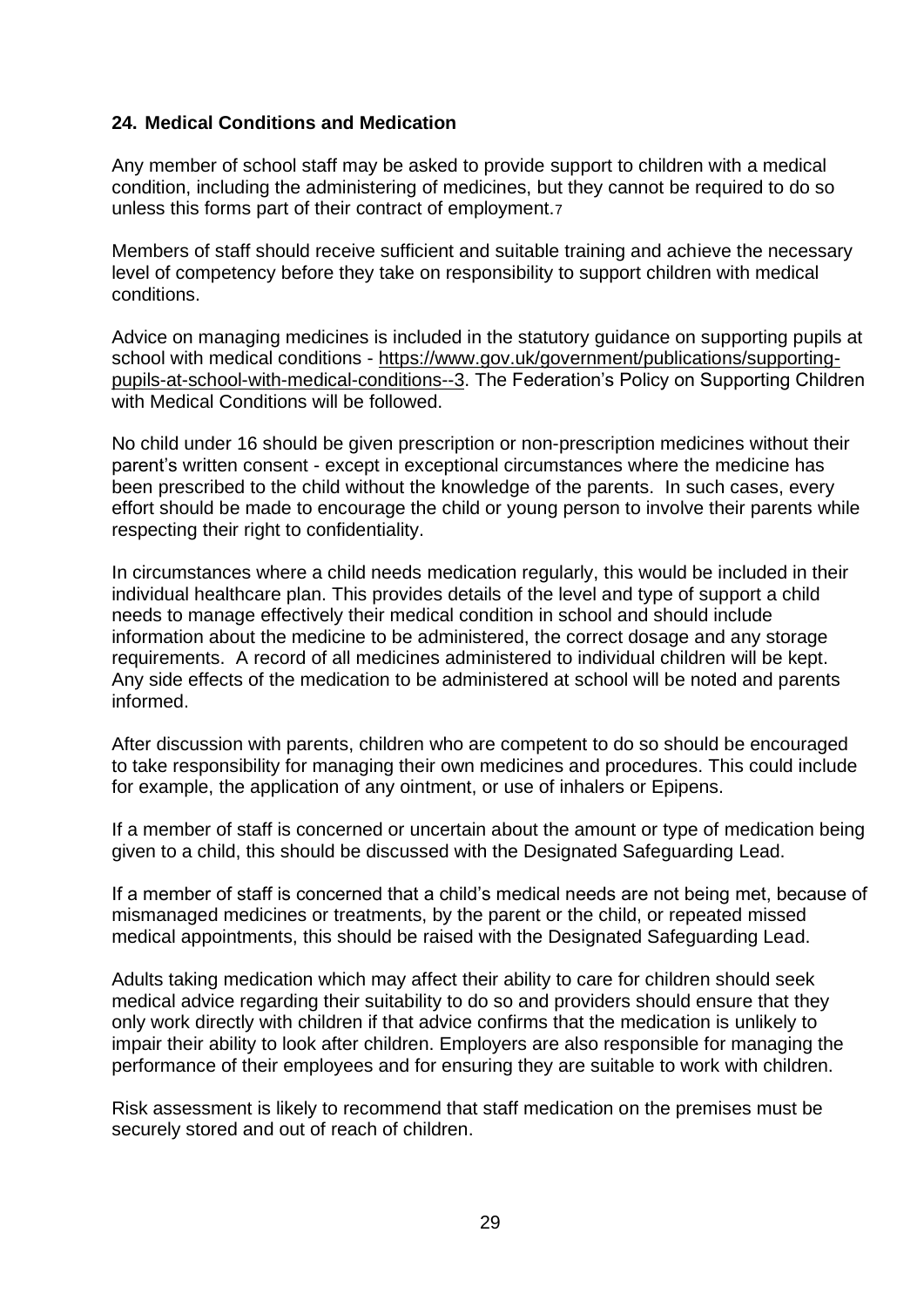*Federation Policies and Practice:* 

- *ensures there are trained and named individuals to administer medicines*
- *ensures training is regularly monitored and updated*
- *refers to local and national guidance on meeting the needs of children with medical conditions*
- *adheres to the Federation's Health and Safety and Supporting Children with Medical Conditions Policies*
- *makes other members of staff aware of the task being undertaken*
- *has regard to child's individual healthcare plans*
- *always ensures that an appropriate health/risk assessment is undertaken prior to undertaking certain activities*
- *explains to the child what is happening.*
- *supports members of staff in acting and being seen to act in the child's best interest*
- *ensures that individual records of all medications administered are kept*
- *ensures adults do not work with children whilst taking medication unless medical advice confirms that they are able to do so*

# **25. Photography, Videos and Other Images**

Many educational activities involve recording images. These may be undertaken for displays, publicity, to celebrate achievement and to provide records of evidence of the activity. Under no circumstances are members of staff expected or allowed to use their personal equipment to take images of children at or on behalf of their School/Federation.

The Federation has arrangements with regard to the taking and use of images, which is linked to our Child Protection and Safeguarding Policy and Acceptable Use Policy. This covers the wide range of devices which can be used for taking/recording images e.g. cameras, mobile-phones, smart phones, tablets, web-cams etc. and arrangements for the use of these by members of staff, parents and visitors.

Whilst images are regularly used for very positive purposes adults need to be aware of the potential for these to be taken and/or misused or manipulated for pornographic or 'grooming' purposes. Particular regard needs to be given when images are taken of young or vulnerable children who may be unable to question why or how the activities are taking place.

Members of staff should be sensitive to any child who appears uncomfortable in the use of photography and should recognise the potential for misinterpretation. Children who have been previously abused in a manner that involved images may feel particularly threatened by the use of photography, filming etc.

Making and using images of children will require the age appropriate consent of the child concerned and their parents/carers, and the child's views and wishes should be respected. Images should not be displayed on websites, in publications or in a public place without such consent. The definition of a public place includes areas where visitors to a Federation school have access.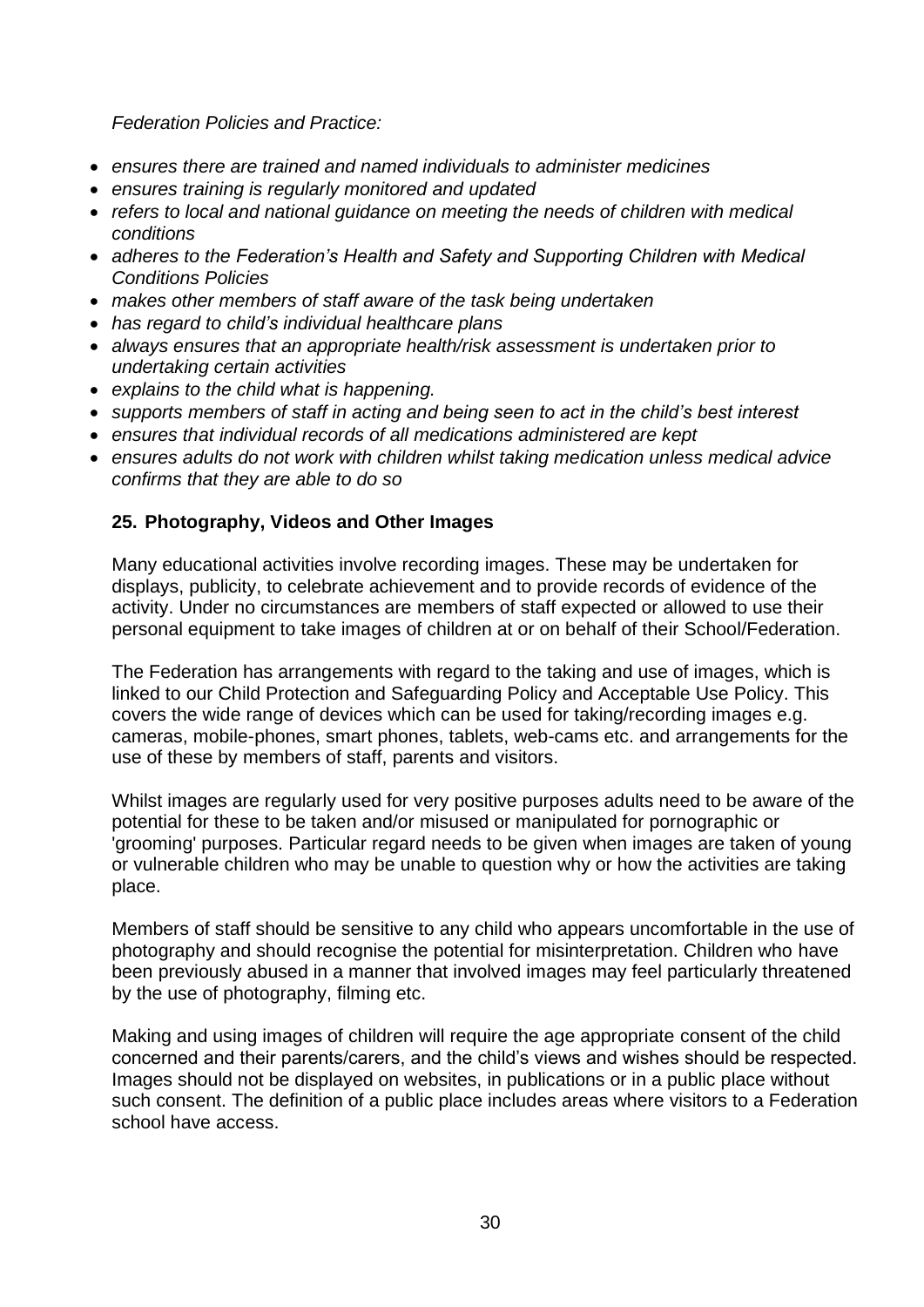For the protection of children, it is recommended that when using images for publicity purposes that the following guidance should be followed:

- if the image is used, avoid naming the child, (or, as a minimum, use first names rather than surnames)
- if the child is named, avoid using their image
- schools should establish whether the image will be retained for further use, where and for how long
- images should be securely stored and used only by those authorised to do so.

*This means that members of staff should:*

- *adhere to the Federation's Online Safety and Acceptable Use Policies*
- *only publish images of children where they and their parent/carer have given explicit written consent to do so*
- *only take images where the child is happy for them to do so*
- *only retain images when there is a clear and agreed purpose for doing so*
- *store images in an appropriate secure place in the school*
- *ensure that a senior member of staff is aware that the photography/image equipment is being used and for what purpose*
- *be able to justify images of children in their possession*
- *avoid making images in one to one situations*

*This means that adults should not:*

- *take images of children for their personal use*
- *display or distribute images of children unless they are sure that they have parental consent to do so (and, where appropriate, consent from the child)*
- *take images of children using personal equipment*
- *take images of children in a state of undress or semi-undress*
- *take images of children which could be considered as indecent or sexual*
- *take images of a child's injury, bruising or similar (for example, following a disclosure of abuse), even if requested by children's social care*
- *make audio recordings of a child's disclosure*

#### **26. Exposure to Inappropriate Images**

Members of staff should take extreme care to ensure that children are not exposed, through any medium, to inappropriate or indecent images.

There are no circumstances that will justify adults: making, downloading, possessing or distributing indecent images or pseudo-images of children (indecent images of children). Accessing these images, whether using the Federation's or personal equipment, on or off the premises, or making, storing or disseminating such material is illegal.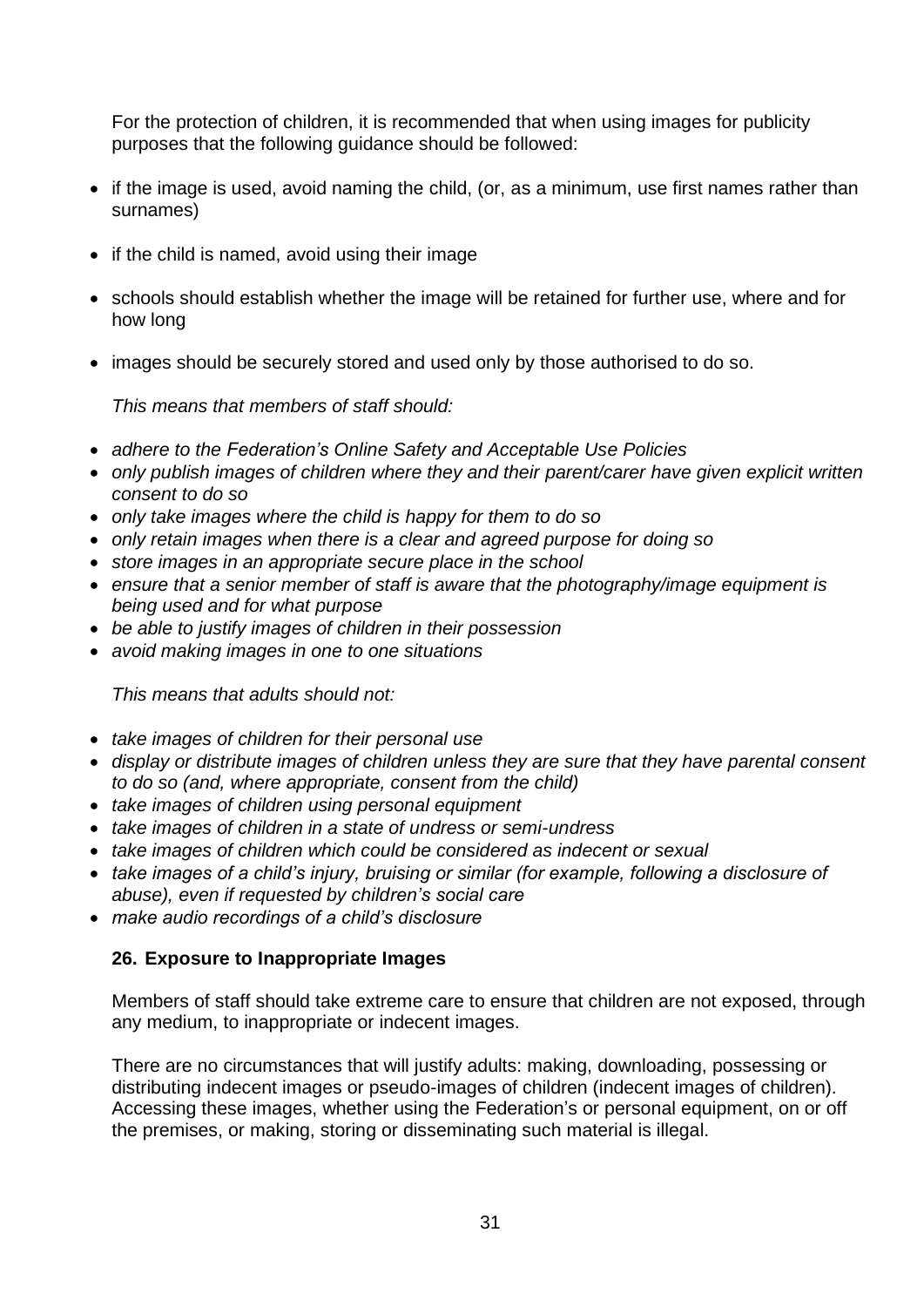If indecent images of children, including sexting/sharing of nudes and semi-nudes and child sexual exploitation, are discovered at the Federation or on the Federation's equipment an immediate referral should be made to the police and Single Point of Advice (SPOA). The images/equipment should be secured and there should be no attempt to view or delete the images as this could jeopardise necessary criminal action. If there is any implication of professional misconduct the Managing Allegations Procedures in the Child Protection and Safeguarding Policy should be followed, which will include early consultation with the Local Authority Designated Officer (LADO).

Adults should not attempt to investigate the matter or evaluate the material themselves as this may lead to a contamination of evidence and a possibility, they will be at risk of prosecution themselves.

Under no circumstances should any adult use Federation equipment to access pornography. Personal equipment containing pornography or links to it should never be brought into or used in the workplace. This will raise serious concerns about the suitability of the adult to continue working with children.

Members of staff should keep their passwords confidential and not allow unauthorised access to equipment. In the event of any indecent images of children or unsuitable material being discovered on a device the equipment should not be tampered with in any way.

For further information please refer to UK Council for Child Internet Safety Sexting in Schools and Colleges: Responding to Incidents and Safeguarding Young People. UK Council for Internet Safety (UKCIS), Sharing nudes and [semi-nudes:](https://www.gov.uk/government/publications/sharing-nudes-and-semi-nudes-advice-for-education-settings-working-with-children-and-young-people) advice for education settings working with [children](https://www.gov.uk/government/publications/sharing-nudes-and-semi-nudes-advice-for-education-settings-working-with-children-and-young-people) and young people

*This means that members of staff should:*

- *abide by the Federations Acceptable Use and Online Safety Policies*
- *ensure that children cannot be exposed to indecent or inappropriate images*
- *ensure that any films or material shown to children are age appropriate*

#### **27. Curriculum**

Many areas of the curriculum can include or raise subject matter which is sexually explicit or of a political or sensitive nature. Care should be taken to ensure that resource materials cannot be misinterpreted and clearly relate to the learning outcomes identified by the lesson plan. This can be supported by developing ground rules with children to ensure sensitive topics can be discussed in a safe learning environment. This plan should highlight areas of risk and sensitivity and care should especially be taken in those areas of the curriculum where usual boundaries or rules are less rigorously applied e.g. drama.

The curriculum can sometimes include or lead to unplanned discussion about subject matter of a sexually explicit, political or otherwise sensitive nature. Responding to children's questions requires careful judgement and members of staff should take guidance in these circumstances from the Designated Safeguarding Lead.

Care should be taken to comply with our Policy on Spiritual, Moral, Social, Cultural (SMSC) which should promote fundamental British values and be rigorously reviewed to ensure it is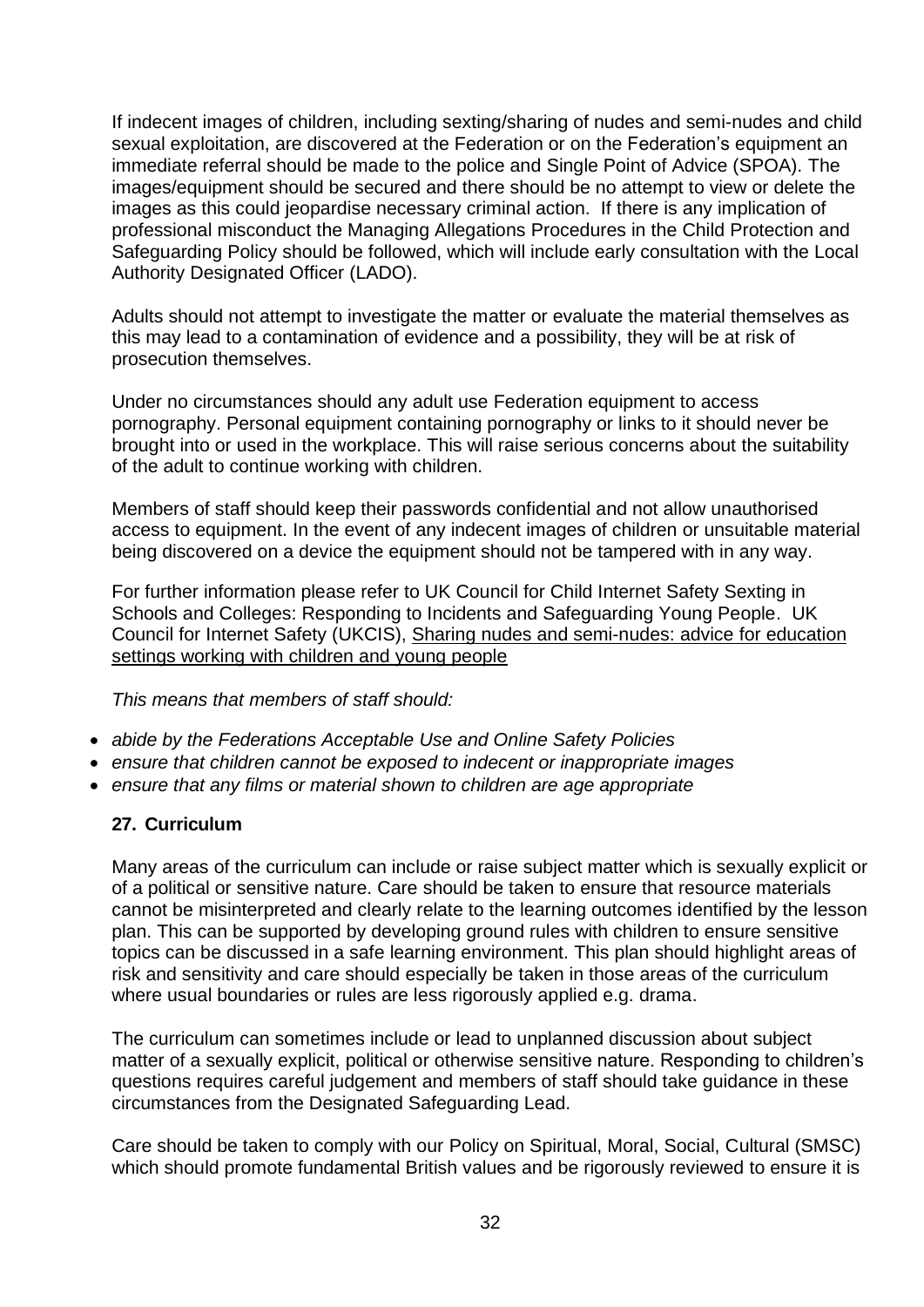lawful and consistently applied. Members of staff should also comply at all times with the Policy for Relationships and Sex Education (RSE). It should be noted that parents have the right to withdraw their children from all or part of any sex education provided but not from the National Curriculum for Science.

*This means that members of staff should:*

- *have clear written lesson plans*
- *take care when encouraging children to use self-expression, not to overstep personal and professional boundaries*
- *be able to justify all curriculum materials and relate these to clearly identifiable lessons plans.*

*This means that adults should not:*

- *enter into or encourage inappropriate discussions which may offend or harm others*
- *undermine fundamental British values*
- *express any prejudicial views*
- *attempt to influence or impose their personal values, attitudes or beliefs on children*

#### **28. Whistleblowing**

Whistleblowing is the mechanism by which members of staff can voice their concerns, made in good faith, without fear of repercussion. Our Federation has a clear and accessible whistleblowing section in the Child Protection and Safeguarding Policy and a separate Whistleblowing Policy – Raising Concerns. Members of staff who use whistle blowing procedures should have their employment rights protected.

Members of staff should recognise their individual responsibilities to bring matters of concern to the attention of Senior Management, the Chair of Governors and/or relevant external agencies and that to not do so may result in charges of serious neglect on their part where the welfare of children may be at risk.

*The Federation:*

- *ensures that there is a Whistleblowing Section in the Child Protection and Safeguarding Policy in place which is known to all*
- *ensures members of staff are aware of and adhere to the Federation's Whistleblowing Policy – Raising Concerns*
- has, as part of its Child Protection and Safeguarding Policy, clear procedures for dealing *with allegations against persons working in or on behalf of a school within the Federation*

*This means that members of staff should:*

- *report any behaviour by colleagues that raises concern*
- *report allegations against staff and volunteers to their Headteacher, or Chair of Governors or where they have concerns about the Manager's response report these directly to the LADO*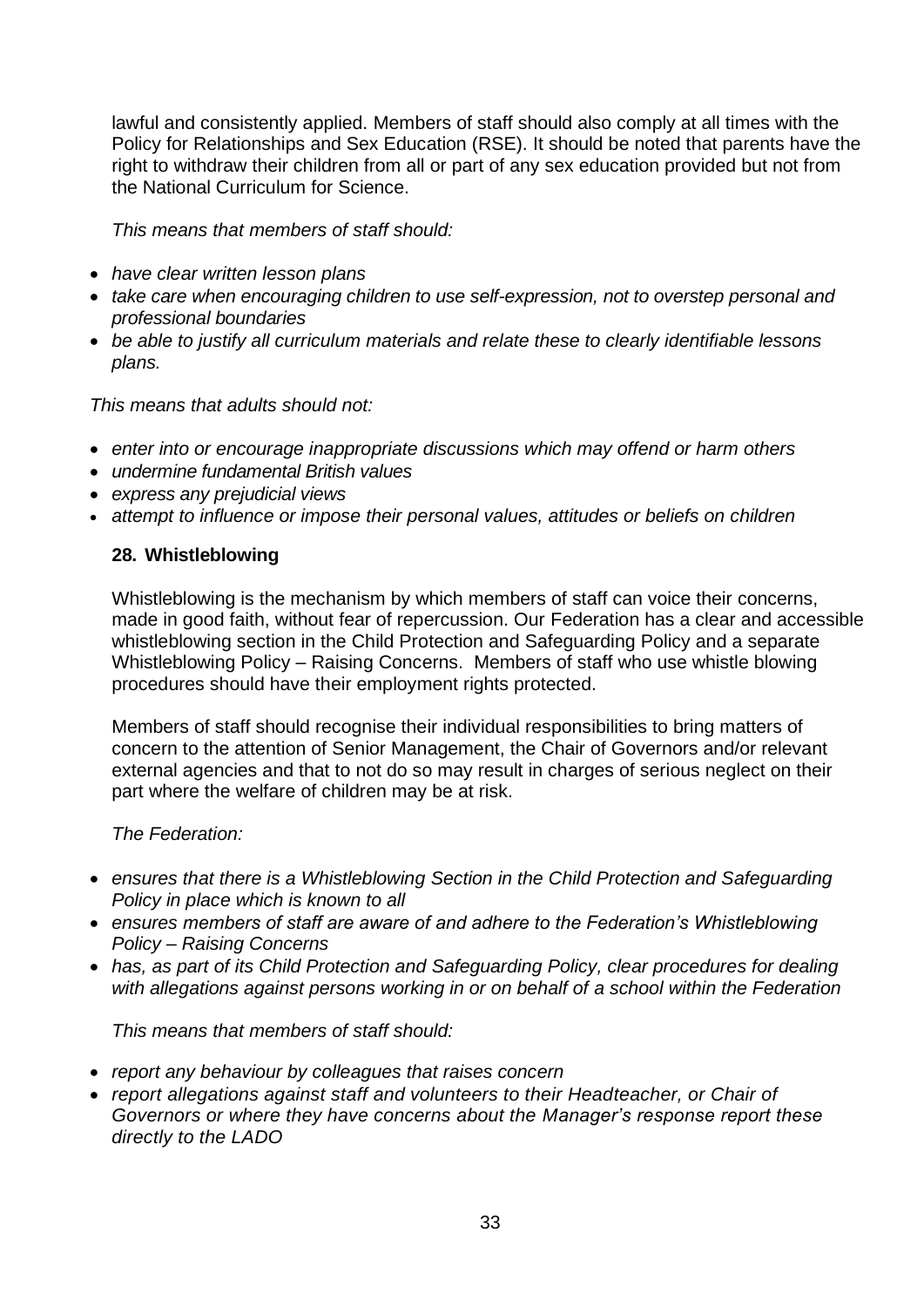#### **29. Sharing Concerns (including 'low-level' concerns) and Recording Incidents**

All members of staff should be aware of their school's safeguarding procedures, including the procedures for dealing with allegations against staff and volunteers.

In the event of an allegation being made, by any person, or incident being witnessed, the relevant information should be immediately recorded and reported to the Headteacher or Designated Safeguarding Lead as appropriate.

Members of staff should feel able to discuss with their Line Manager any difficulties or problems that may affect their relationship with or behaviour towards children, so that appropriate support can be provided and/or action can be taken.

In order to safeguard and protect children and colleagues, where members of staff have any concerns about someone who works with children they should immediately report this to their Headteacher in line with their school's procedures.

Governing bodies and proprietors should ensure there are procedures in place to manage allegations against staff (including supply staff and volunteers and contractors). Concerns and allegations that may meet the harms test will be addressed as set out in Section One-Part Four of Keeping Children Safe in Education 2021. Where a teacher's employer, including an agency, dismisses or ceases to use the services of a teacher because of serious misconduct, or might have dismissed them or ceased to use their services had they not left first, they **must** consider whether to refer the case to the Secretary of State (via the Teaching Regulation Agency).

'Lower level' concerns and allegations that do not meet the harms test should be addressed as part of the whole school approach to safeguarding, to promote an open and transparent culture in which all concerns about adults working in or on behalf of the school (including supply teachers, volunteers and contractors) are dealt with promptly and appropriately. Concerns may arise in several ways and from various sources. These could include: suspicion; complaint; disclosure made by a child, parent, or other adult within or outside of the organisation; a result of vetting checks undertaken. Creating a culture in which **all**  concerns about adults are shared responsibly with the Headteacher, recorded and dealt with appropriately, is critical.

The term 'low-level' concern does not mean that it is insignificant, it means that the behaviour towards a child does not meet the threshold expected by the school. A low-level concern is any concern-no matter how small, and even if no more than causing a sense of unease or a 'nagging doubt'-that an adult working in or on behalf of the school/Federation may have acted in a way that: is inconsistent with the Code of Conduct for Employees, including inappropriate conduct outside of work; does not meet the allegations threshold or is otherwise not considered serious enough to consider a referral to the LADO. Such behaviour can exist on a wide spectrum, from the inadvertent or thoughtless, or behaviour that may look to be inappropriate, but might not be in specific circumstances, through to that which is ultimately intended to enable abuse. Our Federation will seek to address unprofessional behaviour and support the individual to correct it at an early stage. We will provide a responsive, sensitive, and proportionate handling of such concerns when they are raised to identify any weakness in the Federation school's safeguarding system.